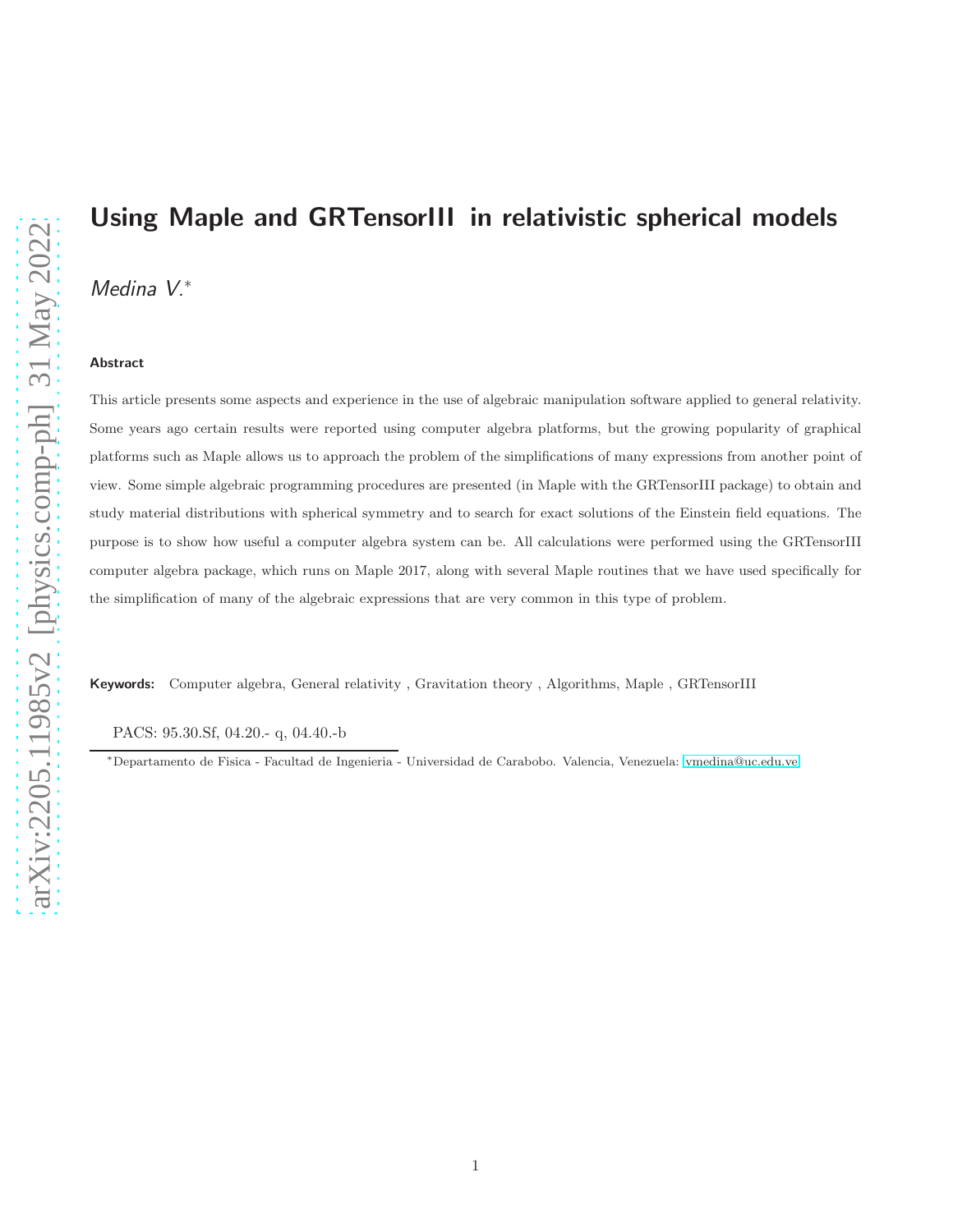## 1 Introduction

Computer algebra systems (CAS) have a wide variety of applications in fields that require time-consuming, difficultto-perform, and error-prone calculations when done manually. They are used more and more frequently and especially when it is necessary to complete a calculation in pages after pages for many hours or perhaps several days. As early as the late 1950s and early 1960s, various programs appeared [\[1](#page-25-0), [2](#page-25-1), [3,](#page-26-0) [4\]](#page-26-1) aimed at demonstrate that in the scientific field it is possible to go beyond the purely numerical area and use them to carry out a symbolic calculation. For reasons such as these, various members of the computer algebra family of languages were created, and in fact many were created to perform specific calculations of great complexity in fields such as electronic optics [\[5\]](#page-26-2), celestial mechanics [\[6\]](#page-26-3), quantum electrodynamics [\[7,](#page-26-4) [8](#page-26-5), [9,](#page-26-6) [10,](#page-26-7) [11](#page-26-8), [12](#page-26-9)] or general relativity [\[13,](#page-27-0) [14,](#page-27-1) [15,](#page-27-2) [16](#page-27-3)]. Computer algebra for general relativity (GR) has a long history, beginning almost as early as computer algebra itself in the 1960s.

The first GR program was GEOM, written by J.G. Fletcher [\[17\]](#page-27-4). Its main ability was to compute the Riemann tensor of a given metric. In 1969, R. A. d'Inverno [\[18\]](#page-27-5) developed ALAM (for Atlas Lisp Algebraic Manipulator) [\[19](#page-27-6)] and used it to compute the Riemann and Ricci tensors of the Bondi metric. According to [\[20\]](#page-27-7), Bondi and his collaborators took 6 months to complete the original calculations, while the ALAM calculation took 4 minutes and resulted in the discovery of 6 errors in the original paper. Since then, numerous packages have been developed and various investigations have been carried out using manipulative algebraic software (CAS) and in many cases the calculations were of such length that they would have been prohibitively expensive to complete without the aid of a computer [\[21\]](#page-27-8). Its main advantage is the ability to handle a large number of algebraic calculations and this particularity has allowed advances in fields of theoretical physics such as GR or High Energy Physics (HEP).

Many of these problems have used some free, open source, general purpose software with an emphasis on tensor calculus for GR, such as Java-based REDBERRY [\[22](#page-27-9), [23\]](#page-27-10) , SAGE [\[24](#page-27-11)] and SAGEMANIFOLDS written in Python, CADABRA[\[25,](#page-28-0) [26](#page-28-1)] developed in C++ and Python. Others, applied specifically for HEP, have been designed based on special algorithms [\[27,](#page-28-2) [28](#page-28-3), [12\]](#page-26-9) and implemented in programs like SCHOONSHIP [\[29,](#page-28-4) [30](#page-28-5)], designed by M. Veltman, ASHMEDAI [\[31,](#page-28-6) [32,](#page-28-7) [33\]](#page-28-8) by M. Levine, REDUCE [\[7,](#page-26-4) [8,](#page-26-5) [9](#page-26-6), [11](#page-26-8)] by A. Hearn, MACSYMA (to become MAXIMA in 1998) [\[34](#page-28-9), [35,](#page-28-10) [36](#page-29-0)] by J. Moses developed at MIT, or more recent FORM [\[37,](#page-29-1) [38](#page-29-2), [39\]](#page-29-3) by J. Vermaseren. Proprietary software such as MATHEMATICA [\[40](#page-29-4), [41,](#page-29-5) [42](#page-29-6), [43\]](#page-29-7)by S. Wolfram or MAPLE [\[44](#page-29-8), [45,](#page-29-9) [46](#page-29-10), [47,](#page-29-11) [48](#page-30-0), [49,](#page-30-1) [50,](#page-30-2) [51,](#page-30-3) [52](#page-30-4)] from B. Char developed at the University of Waterloo. The CAS programs mentioned above constitute only a very small part of the available applications, special purpose and general systems that can be consulted in repositories and lists, maintained and frequently updated [53,](#page-30-5) [54](#page-30-6), [55](#page-30-7), [56,](#page-30-8) [57,](#page-30-9) [58](#page-30-10). Of all the CAS applications mentioned above, we are going to refer in this work to **MAPLE**.

Maple is a general purpose CAS, initially developed at the University of Waterloo as a result of discussions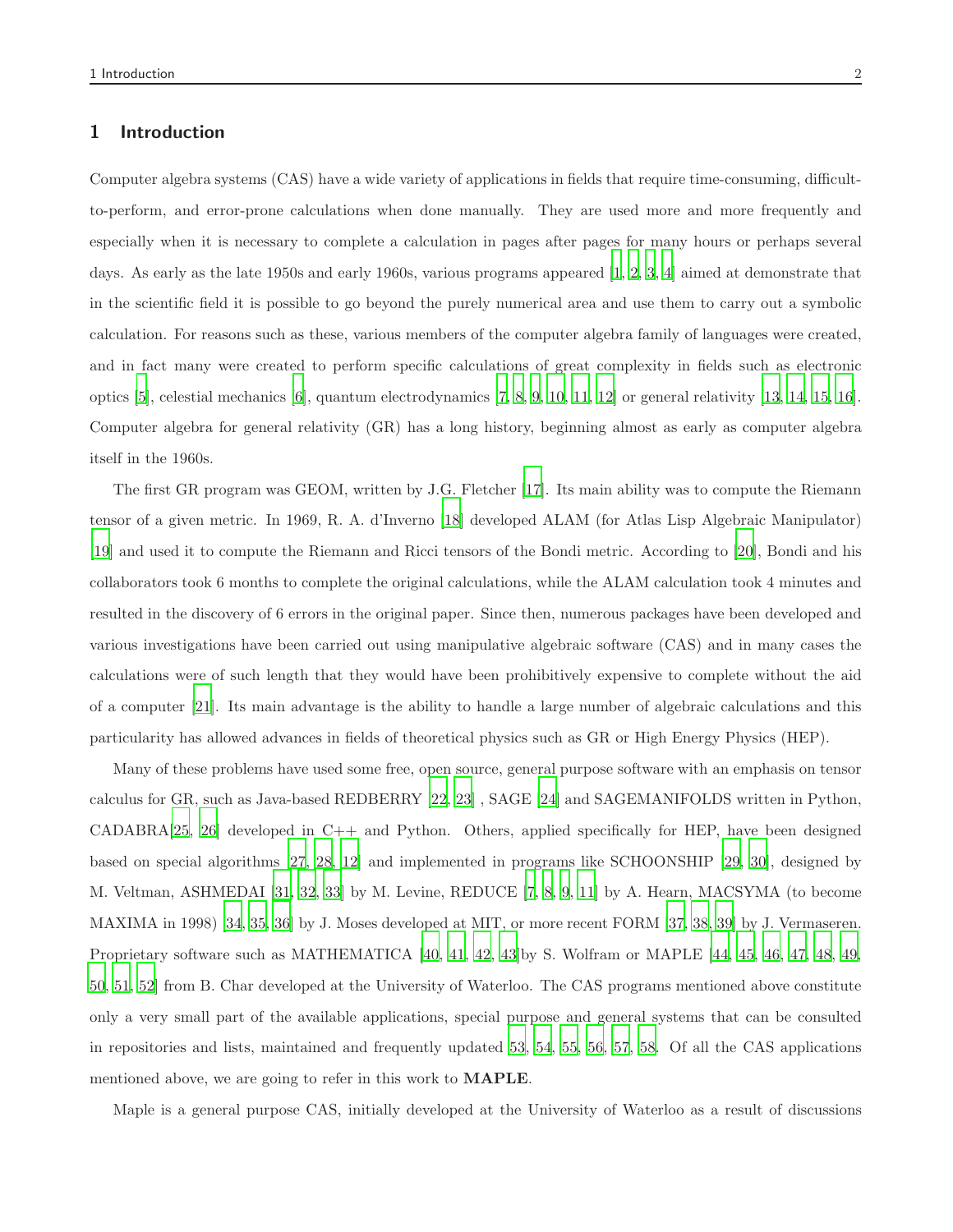on the state of symbolic computing in the 1980s. At the time, large systems such as ALTRAN [\[59](#page-30-11)], CAMAL [\[13](#page-27-0), [14](#page-27-1), [15\]](#page-27-2), REDUCE [\[60\]](#page-30-12) and MACSYMA [\[34\]](#page-28-9), based on the computer technology of the 1960s, they decided to design a new system from scratch, taking advantage of the advances in software engineering available and the lessons of experience. Its basic design features (for example, [61](#page-31-0) elementary data structures, input/output, number arithmetic, and elementary simplification) are encoded in a low-level language for efficiency. An important property is that most of the algebraic facilities of the system are implemented using the high-level user language. The basic system, or kernel, is compact and efficient enough to be practical to use for a shared environment or on personal computers with very little main memory. Library functions are loaded into the system as needed, adding features such as polynomial factorization, equation solving, indefinite integration, and matrix manipulation to the system. The modularity of this design allows users to demand available computing resources in proportion to their actual use. It has specialized libraries for elementary and special mathematical functions, it offers support for symbolic and numerical computation with exact results, it can handle a wide set of equation systems, including Diophantine equations, ordinary differential equations (ODE), partial differential equations (PDE), Differential Algebraic Equations (DAE), Delay Differential Algebraic Equations (DDE) and recurrence relations. Initially the kernel of the system was written in macros that could be translated by a locally developed macroprocessor (called Margay) into versions of the kernel in the C programming language for various operating systems; currently only C is used. The GUI was first released with version 5 (Maple V) and continued to be numbered until Maple 18 and then changed to a yearly label. Due to the low demand for main memory to run the kernel and the modular design for many of the possible user applications in a high-level language, it has become one of the main symbolic algebra systems used by many researchers and engineering corporations. worldwide [\[62,](#page-31-1) [63\]](#page-31-2). These applications or packages can be programmed by the user and many can be found on the web [64](#page-31-3) as GRTensorII or its update GRTensor III . (in short GRTensor).

GRTensor is a computer algebra package for performing calculations in the general area of differential geometry [65.](#page-31-4) Its main objective is the computation of tensor components in curved spacetimes specified in terms of a metric or set of basis vectors. The library relies on a series of special commands starting with " $gr$ " (for example, grcalc, grdisplay, gralter , grdefine, etc.) to deal with a series of (pre) geometric objects. defined as the metric tensor, Ricci tensor and scalar, Einstein tensor, Chrisstoffell symbols, etc. This library of objects can be extended to define new tensors, or use the Newman-Penrose formalism. Although originally designed for use in the field of general relativity, GRTensor is useful in many other fields [66](#page-31-5) There is a version for MATHEMATICA called GRTensorM. The GRTensorII package was originally developed for Maple V and can be run with versions from Maple V Release 3 to Maple 13. The GRTensor III version runs as of Maple 15. All documentation and software are distributed free of charge to help both for research and teaching.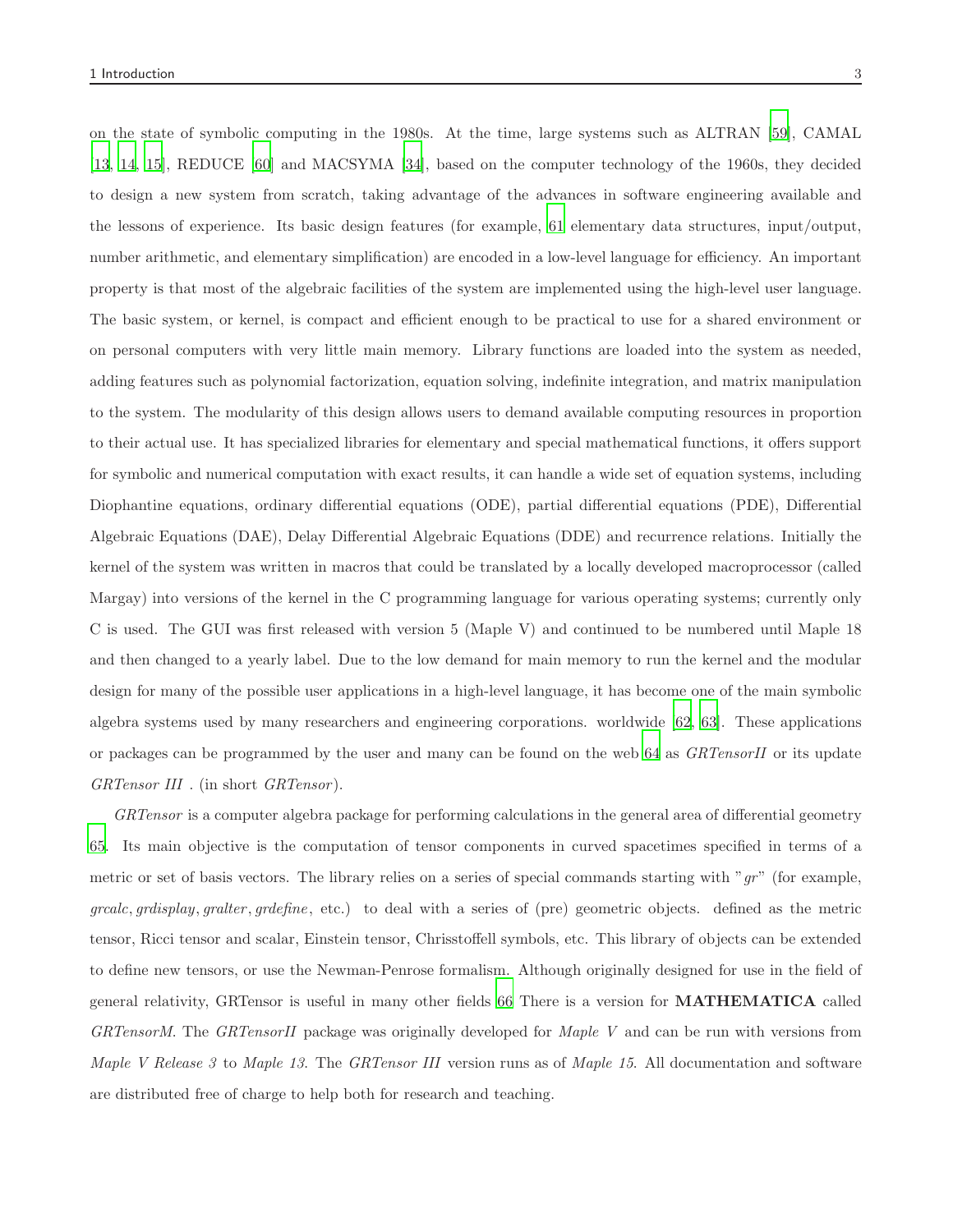The final objective of this article is to present the calculations, especially in Sec. [2](#page-3-0) that have been carried out with an emphasis on the methods, packages and techniques of computational algebra that we use in a spreadsheet developed for the GRTensorIII package running on the Maple 17 platform. Initially, it was written in GRTensorII running on top of Maple 13 and when upgrading GRTensor to version III, it became necessary to upgrade the Maple version as well. The spreadsheet follows the algorithm described in [67,](#page-31-6) [68](#page-31-7) starting from a spherically symmetric perfect fluid distribution of density  $\hat{\rho}$ , radial pressure  $\hat{P}$ , tangential pressure  $\hat{P}_t$ , a flux of unpolarized radiation moving in the radial direction with density  $\hat{\varepsilon}$  and  $3\hat{\mu}$  the isotropic radiation of the energy density, in a local Minkowskian system. By performing the corresponding coordinate transformations, to a radiative (Bondi) coordinate system, we can construct an Impulse Energy Tensor that must satisfy both the Einstein field equations  $(G_{ab} = \kappa T_{ab})$  as the conservation equations  $(T_{;b}^{ab} = 0)$ . When calculating these equations, it is necessary to simplify them and for this, some [69,](#page-31-8) procedures and functions have been used, as in [70.](#page-31-9) In Sec. [3](#page-24-0) some comments on the calculations made are presented and in the last section the conclusions and the possibility of extending this procedure to other astrophysical scenarios are detailed.

## <span id="page-3-0"></span>2 Algorithm structure

As indicated in the previous section, the created spreadsheet basically follows the procedure used in [\[71\]](#page-31-10) and for the charged case in [\[72\]](#page-32-0) with the modifications made in [67](#page-31-6), [68.](#page-31-7) In the original sheet, the commands are grouped by sections and each of the sections has a name that suggests the calculation to be carried out. In this build for the article, commands (in red) and output (in blue) from the Maple interpreter will be reproduced. All the commands to perform the calculations of the sheet are present in this work, however, not all the outputs (in blue) were placed and the most extensive ones were edited.

## 2.1 Login

To start the Maple session we loaded the GRTensorIII libraries, the expression simplification routines were taken from Davies [\[70\]](#page-31-9) and the directory from where the metrics will be loaded. We start with a reset statement to ensure that you have a new session of the sheet,

>restart;  $>$ grtw $()$ ;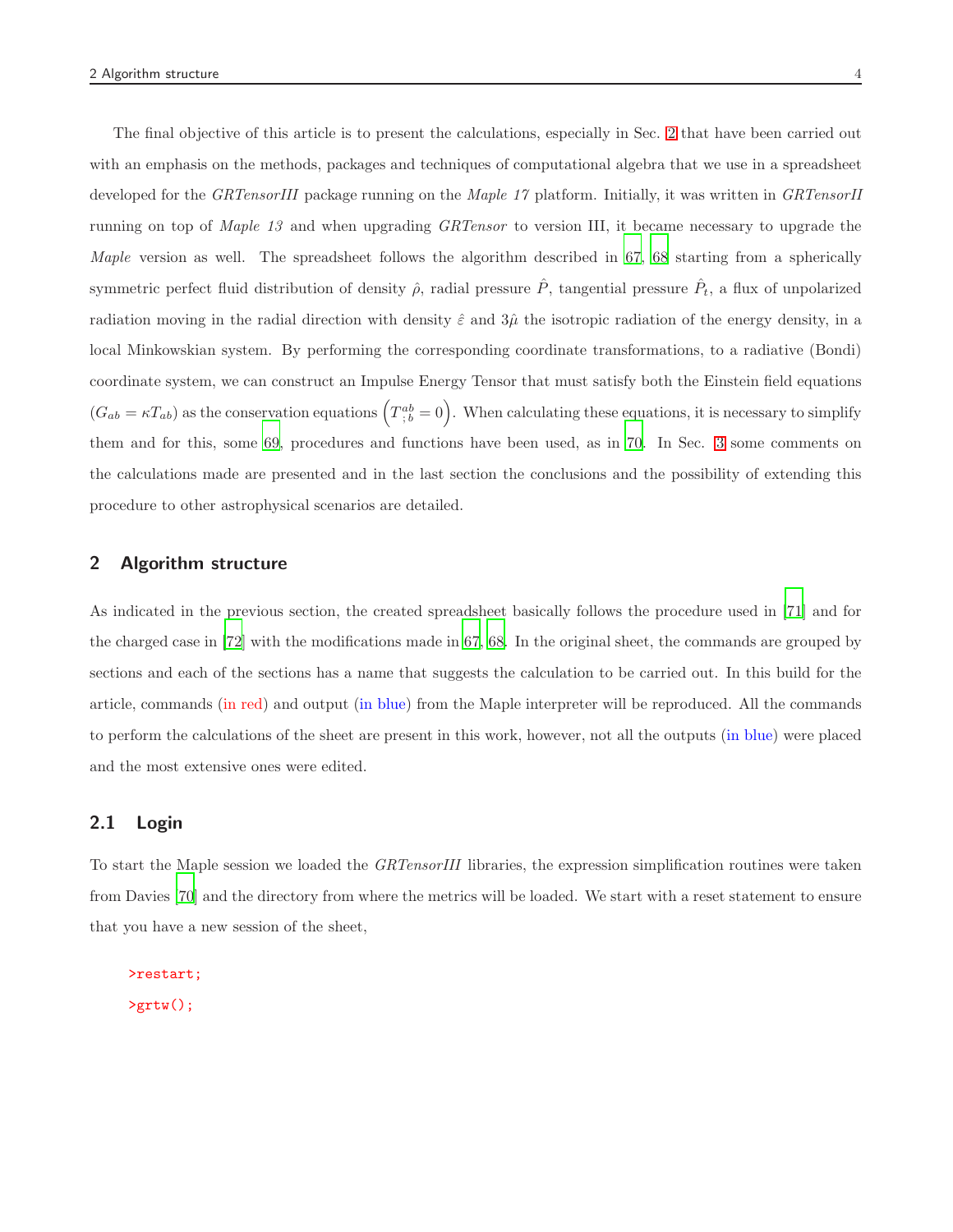GRTensorIII v2.2 Oct 1, 2018" "Copyright 2018, Peter Musgrave, Denis Pollney, Kayll Lake" "Latest version is at http : //github.com/grtensor/grtensor" "For help ?grtensor" "Support/contact grtensor3@gmail.com"  $module() ...end module()$  (1)

"

>with(grtensor): groptions():

The expression simplification routines were taken from Davies [\[70](#page-31-9)]

>read '/home/victor/relatividad/maple/loadmpl/pertutils.mpl';

## 2.2 Minkowskian local flat space

It is assumed that the region of the space to be considered is composed of energy density anisotropic material  $\hat{\rho}$ , radial pressure  $\hat{P}$ , tangential pressure  $\hat{P}_t$ , radiation isotropic energy density  $3\hat{\mu}$  and non-polarized radiation of energy density  $\hat{\xi}$  propagating in a radial direction. We are going to establish the metric of this region of space.

```
>qload(minkowski);
Calculated ds for minkowski (0.001000 sec.)
```
 $Default\ spacetime = minkowski$ For the minkowski spacetime : Coordinates  $x(up)$  $x^{\alpha} = [t \; x \; y \; z]$ Line element  $ds^2 = dt^2 - dx^2 - dy^2 - dz^2$  $The Minkowski metric - plana-$  (2)

The covariant components of the metric tensor of the local Minkowski system are calculated and displayed. You can use two **GRTensorIII** instructions:  $grcalc()$  to calculate and  $grdisplay()$  to show the result. However,  $grcaled(),$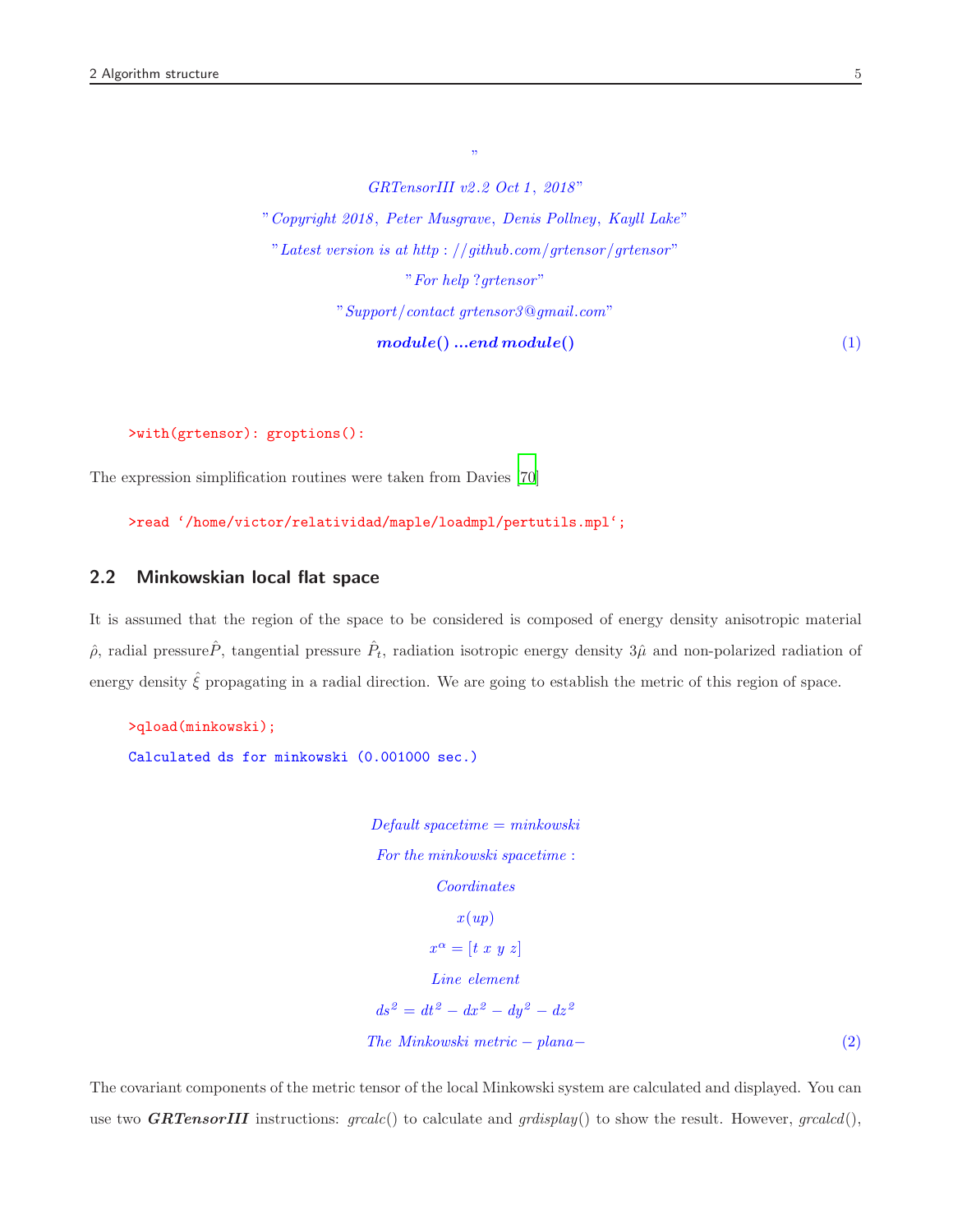allows you to do the calculation and shows the result, combining the two previous instructions.

```
>grcalcd(g(dn,dn));
```
Let's set the values for the contravariant unit vectors in the Minkowski reference system. We will use them to calculate the components of the tensor in the local system

```
>grdef('u0{^a }:=kdelta{$t ^a} '): grdef('u1{^a }:=kdelta{$x ^a} '):
grdef('u2{^a }:=kdelta{$y ^a} '): grdef('u3{^a }:=kdelta{$z ^a} '):
```
And to establish the Stress-energy tensor of this region, let's start with: Energy density anisotropic material  $\rho$ , Radial pressure  $P$  and Tangential pressure  $P_t$ 

 $\text{2grdef}('TM^a b):= (\text{rho } M + P_t)*u0^{-a} *u0^{-b} - P_t *g^{-a} b + (P_M - P_t)*u1^{-a} *u1^{b}$  '): >grcalcd(TM(dn, dn));

Isotropic radiation of energy density  $3\mu$ 

```
\sqrt{2} >grdef('Tp{^a b}:= 3*u0{^a }*u0{ b} +u1{^a }*u1{ b}+u2{^a }*u2{ b}+u3{^a }*u3{ b}');
```
The component corresponding to Polarized radiation

```
>grcalcd(Tp(dn, dn));
```
Unpolarized radiation of energy density  $\xi$  propagating in the radial direction

> grdef('  $v{a}$  }:=[1, -1, 0, 0 ]'); > grdef('Tnp{a b}: = xi \*v{a }\*v{b } '); > grcalcd(Tnp(dn, dn));

Bringing together the three parts of the Stress-Energy tensor, we get the stress-energy tensor Matter + radiation:

```
> grdef('T0{a b}:=TM{a b}+mu*Tp{a b}+Tnp{a b}');
> grcalcd(T0(dn, dn));
Calculated T0(dn,dn) for minkowski (0.003000 sec.)
```
 $°CPUTime' = 0.005$ For the minkowski spacetime :  $T\theta(dn, dn)$  $T\theta(dn, dn)$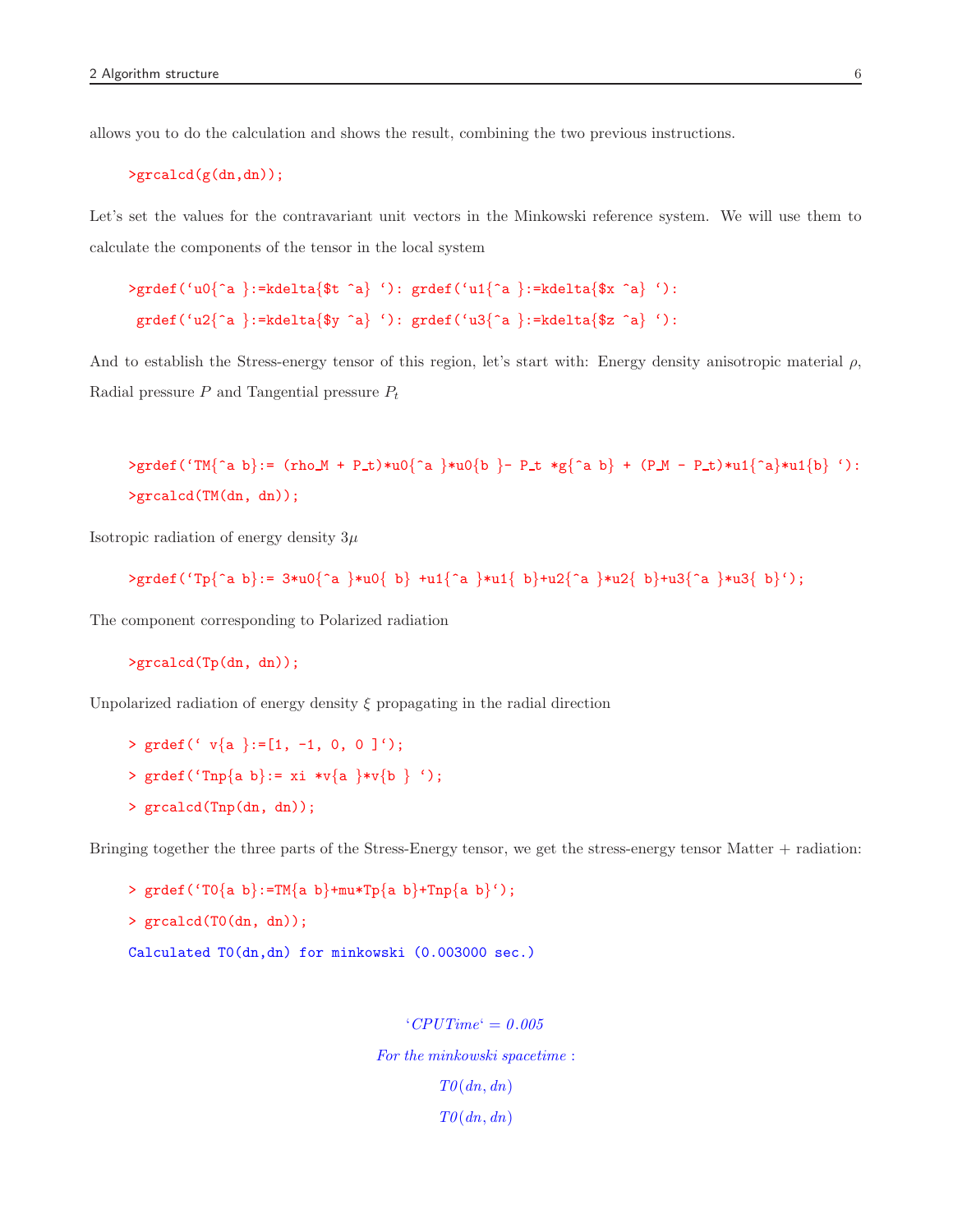$$
T0_{ab} = \begin{bmatrix} 3\mu + rho_M + \xi & -\xi & 0 & 0 \\ -\xi & P_M + \mu + \xi & 0 & 0 \\ 0 & 0 & P_t + \mu & 0 \\ 0 & 0 & 0 & P_t + \mu \end{bmatrix}
$$
(3)

Redefining the radiation and matter variables of the stress-energy tensor:

> grmap(T0(dn, dn), subs, rho $M =$ rho[0]-3\*mu, 'x'); >  $\gamma$  grmap(T0(dn, dn), subs, P\_M = P[0]-mu, 'x'); > grmap(TO(dn, dn), subs,  $P_t = P[t]-mu, 'x')$ ; > grdisplay(T0(dn,dn));

```
For the minkowski spacetime :
               T\theta(dn, dn)T\theta(dn, dn)T0_{a\,b}=\sqrt{ }

            \rho_0 + \xi - \xi = 0 = 0-\xi  P_0 + \xi  0 0
               0   P_t   00 \t 0 \t P_t1
                                          \overline{\phantom{a}}
```
## 2.3 Lorentz transformation

Let's suppose that you have an observer moving in relation to the local system Minkowskian, with a radial velocity  $\omega$ . The components of the Stress-Energy tensor in this new system of Lorentz, will be given by the relationship:

$$
\bar{T}_{\mu\nu}=\Lambda^\alpha_{\ \mu}\Lambda^\beta_{\ \nu}\hat{T}_{\alpha\beta}
$$

where  $\Lambda^{\alpha}_{\mu}$  is the transformation matrix

```
> grdef('umsqrto := 1/sqrt(1-omega^2) ');
grdef('Lambda{^a b}:= umsqrto *kdelta{^a $t}*kdelta{$t b}
-omega* umsqrto *kdelta{^a $x}* kdelta{$t b} -omega* umsqrto *kdelta{^a $t}* kdelta{$x b}
+ umsqrto *kdelta{^a $x}* kdelta{$x b}+ kdelta{^a $y}* kdelta{$y b}+
kdelta\{a \2}* kdelta\{x \}b}');
```
(4)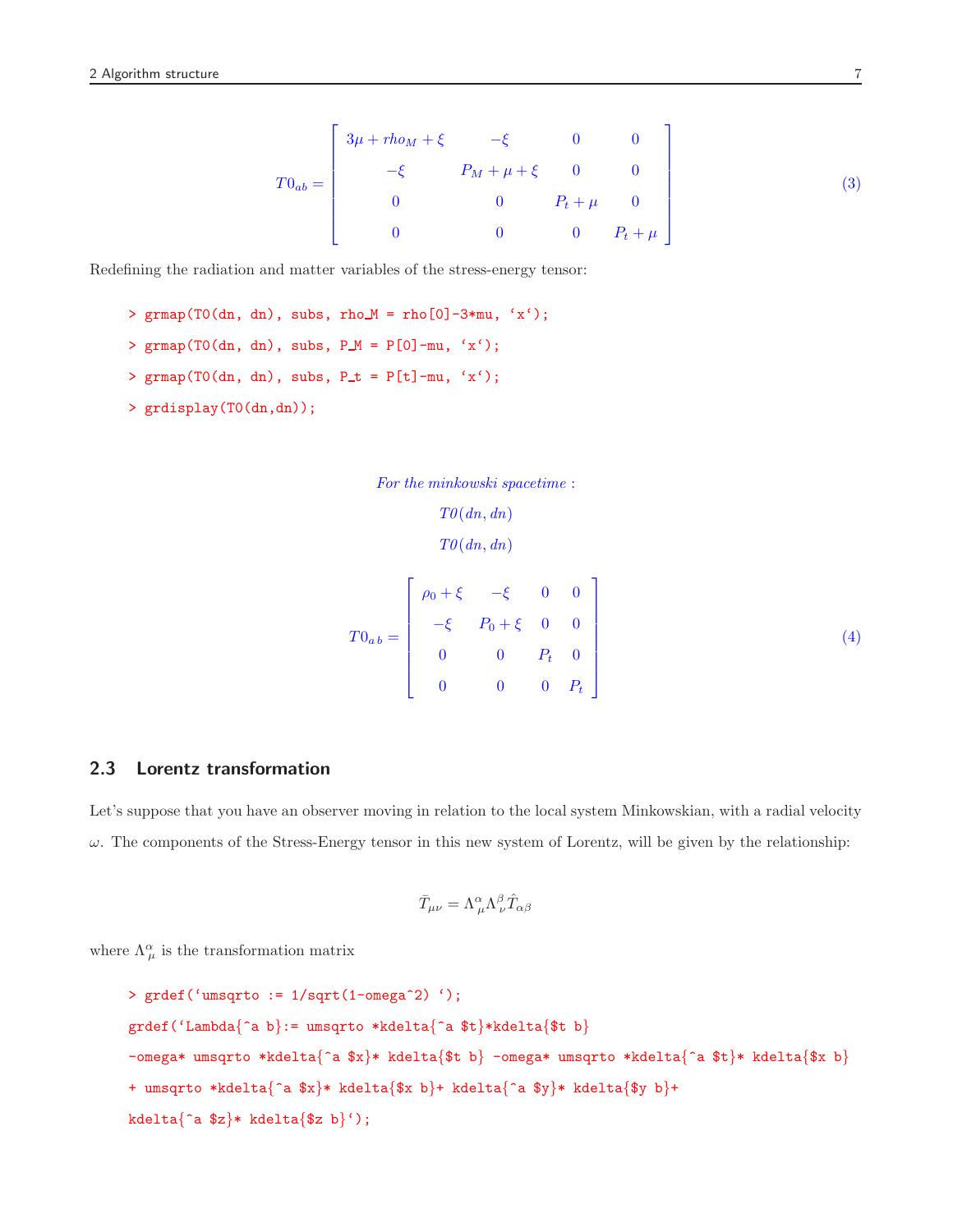> grcalcd(Lambda(up, dn));

```
CPU Time = 0.011For the minkowski spacetime :
                Lambda(up, dn)
                    \Lambda(u p, dn)\Lambda^{\alpha}_{\mu} =\sqrt{ }

              \frac{1}{\sqrt{1-\omega^2}} -\frac{\omega}{\sqrt{1-\omega^2}} 0 0
             -\frac{\omega}{\sqrt{1-\omega^2}} \frac{1}{\sqrt{1-\omega^2}} 0 0
                  0 0 1 0
                  0 \qquad 0 \qquad 0 \qquad 11
                                                   \overline{\phantom{a}}, (5)
```
Let's carry out the transformation operation now. To do it, we will establish this transformation as:

```
> grdef('T1{a b}:=Lambda{^c a}*Lambda{^d b}*T0{c d}');
```

```
> grcalcd(T1(dn, dn));
```
 $CPU Time = 0.012$ 

For the minkowski spacetime :

```
T1 (dn, dn)
```

```
\Lambda(u p, d n)
```

$$
T1_{ab} = \begin{bmatrix} -\frac{\rho_0 + 2\omega\xi + \omega^2 P_0 + \omega^2\xi}{-1 + \omega^2} & \frac{\omega_0\rho_0 + 2\omega\xi + \xi + \omega P_0}{-1 + \omega^2} & 0 & 0\\ \frac{\omega_0\rho_0 + 2\omega\xi + \xi + \omega P_0}{-1 + \omega^2} & -\frac{\omega^2\rho_0 + \omega^2\xi + 2\omega\xi + P_0 + \xi}{-1 + \omega^2} & 0 & 0\\ 0 & 0 & P_t & 0\\ 0 & 0 & 0 & P_t \end{bmatrix} \tag{6}
$$

<span id="page-7-0"></span>We obtain the expression of the Stress-energy tensor in the local system, with radial velocity  $\omega$ .

## 2.4 Bondi Radiative Coordinate System

As the study we are doing, is related to radiation, then it is logical to assume that we must use a coordinate system according to the theme. Therefore, we are going to use Bondi's radiative coordinate system as in [\[73\]](#page-32-1).

```
>qload(bondi);
Calculated ds for bondi (0.001000 sec.)
```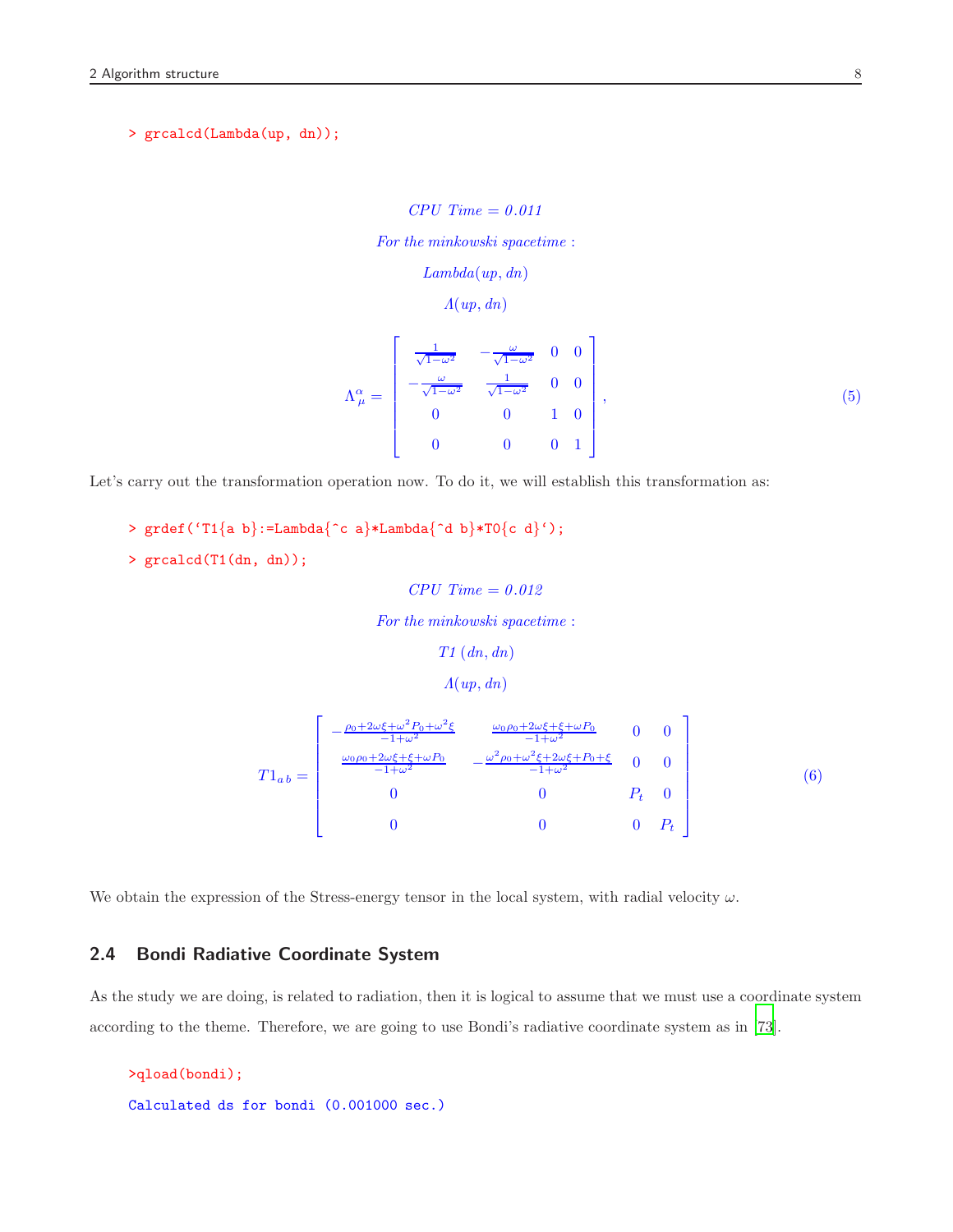$Default\ space\ time = bondi$ For the bondi spacetime : Coordinates  $x (up)$  $x^{\alpha} = [u, r, \bar{\theta}, \phi]$ Line element  $ds^2 = \frac{V(u,r) \cdot e^{i \beta(u,r)}}{r}$  $\int_{r}^{+\epsilon^{2\beta(u,r)}}du^2+2e^{2\beta(u,r)}dr\cdot du-r^2\,d\theta^2-r^2\sin^2\theta\,d\phi^2$  $The Bondi metric (Proc. Roy. Soc. A 269 21)$  (7)

Changing the expression of the Stress-energy tensor of the local Minkowskiana metric to its structure in the Bondi radiation coordinate system.

 $\rangle$ grdef('Vsr:=sqrt(V(u,r)/r)');  $\text{Perdef}('Mu^a b):= \exp(\beta(a, r)) * Vsr * kdelta[ta^a b] * kdelta[ta^b b] +$  $exp(beta(u,r))/Vsr*kdelta{a^a\infty}$ kdelta{ $\text{if } b\}+ exp(beta(u,r))/$ Vsr\*kdelta{^a \$r}\*kdelta{\$r b}+r\*kdelta{^a \$theta}\*kdelta{\$theta b}<sup>+</sup> r\*sin(theta)\*kdelta{^a \$phi}\*kdelta{\$phi b}');

Defining and showing the matrix of the Minkowski local system transformation to the Lorentz system

>grcalcd(Mu(up, dn)); Calculated Vsr for bondi (0.002000 sec.) Calculated grtensor:-kdelta(dn,dn) for bondi (0.002000 sec.) Calculated grtensor:-kdelta(up,dn) for bondi (0.002000 sec.) Calculated Mu(up,dn) for bondi (0.011000 sec.)

> $CPU Time = 0.021$ For the bondi spacetime :  $Mu(up, dn)$  $M(up, dn)$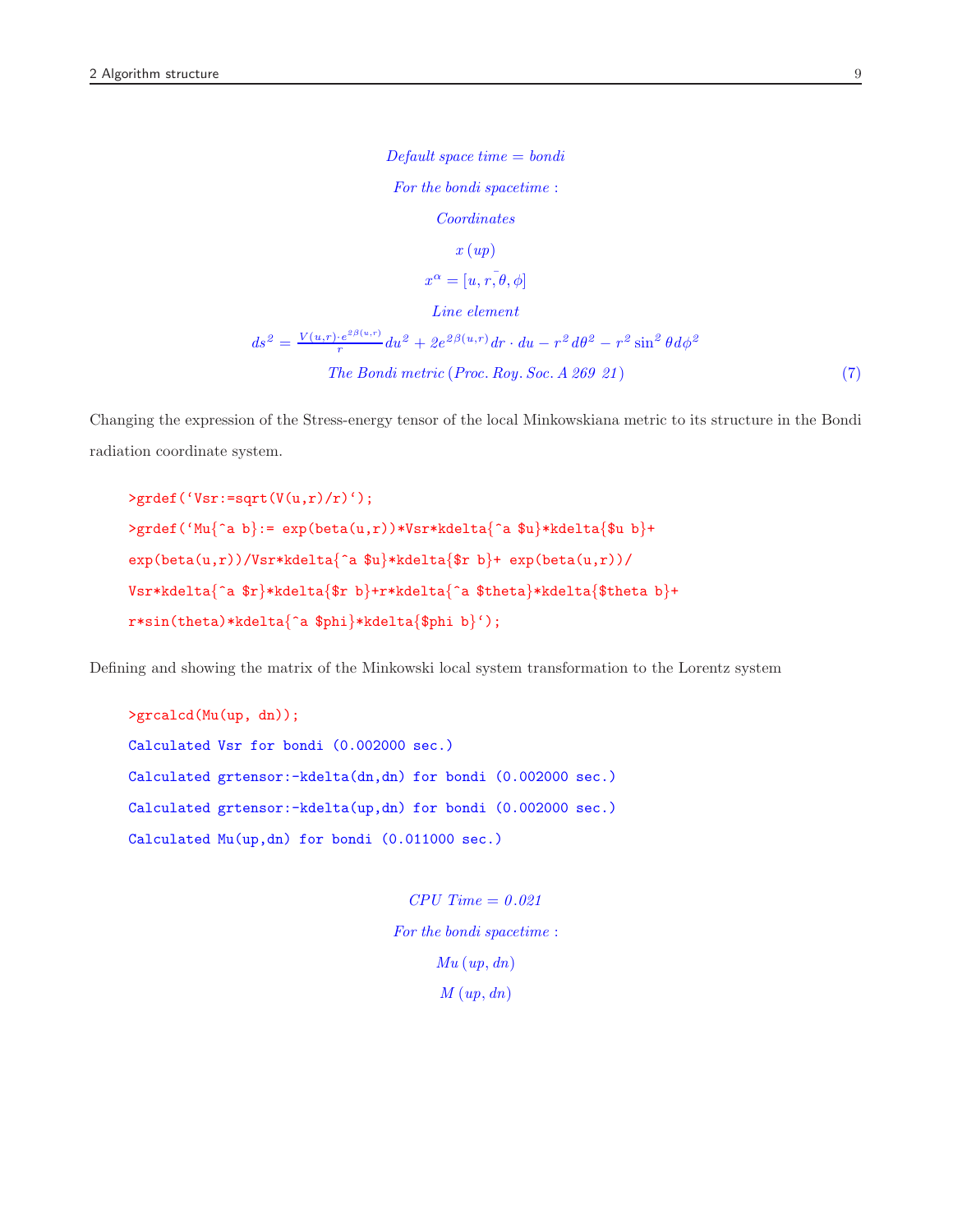$$
M^{a}{}_{b} = \begin{bmatrix} e^{2\beta(u,r)} \sqrt{\frac{V(u,r)}{r}} & \frac{e^{2\beta(u,r)}}{\sqrt{\frac{V(u,r)}{r}}} & 0 & 0\\ 0 & \frac{e^{2\beta(u,r)}}{\sqrt{\frac{V(u,r)}{r}}} & 0 & 0\\ 0 & 0 & r & 0\\ 0 & 0 & 0 & r \sin \theta \end{bmatrix}
$$
 (8)

This matrix of transformation, allows us to obtain the expression of the stress-energy tensor of the local system of Minkowski to the system of radiative coordinates with

<span id="page-9-0"></span>
$$
\bar{T}_{ab} = M^{\alpha}{}_{a} M^{\beta}{}_{b} \hat{T}_{\alpha\beta} \tag{9}
$$

where  $M_b^a$  is the transformation matrix. As we are performing an operation between two expressions with different metrics, we must specify the space - or metric - corresponding to each term of the multiplication

```
> grdef('TB<2>{a b}:=Mu{^c a} *Mu{^d b}*T1<1>{c d}');
```
by defining what is the scope of the definition of each term

> grcalcd(1 = minkowski, 2 = bondi, TB(dn, dn));

 $CPU Time = 0.202$ For the bondi spacetime :  $TB(dn, dn)$  $TB(dn, dn)$ 

$$
TB_{ab} = \begin{bmatrix} -\frac{e^{2\beta(u,r)}V(u,r)(\rho_0 + 2\omega\xi + \omega^2 P_0 + \omega^2\xi)}{r(-1+\omega^2)} & -\frac{(\omega P_0 - \rho_0)}{\omega+1}e^{2\beta(u,r)} & 0 & 0\\ -\frac{(\omega P_0 - \rho_0)}{\omega+1}e^{2\beta(u,r)} & -\frac{(\omega \rho_0 + \omega P_0 - \rho_0 - P_0)r}{V(u,r)(\omega+1)} & 0 & 0\\ 0 & 0 & r^2 P_t & 0\\ 0 & 0 & 0 & r^2 \sin^2\theta P_t \end{bmatrix} \tag{10}
$$

## 2.5 Effective Variables

We are going to define the effective variables in a similar way to the case of [\[71,](#page-31-10) [67\]](#page-31-6). However, here we will denote it as  $\rho_1$  and  $P_1$ , without a bar at the top: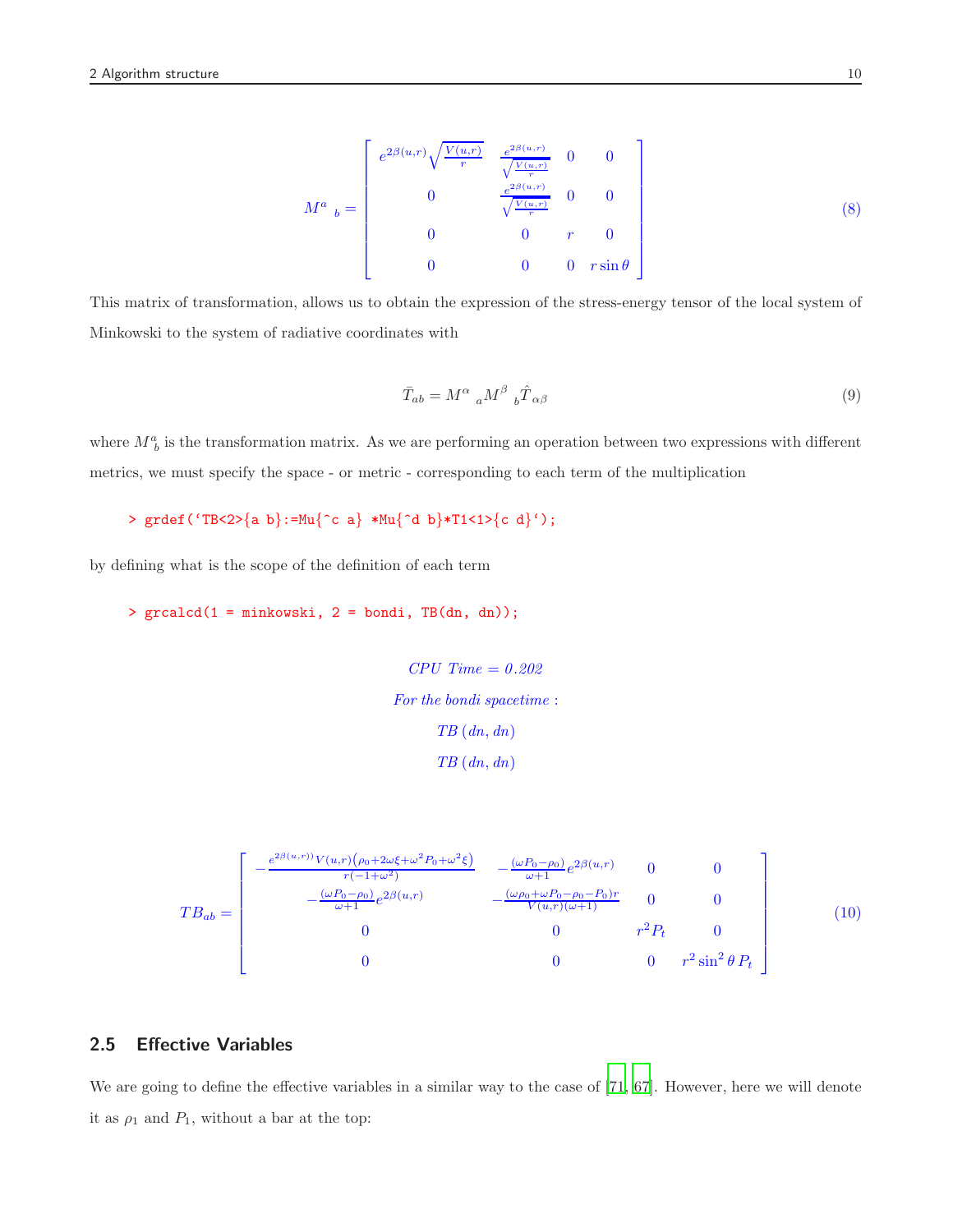```
> grmap(TB(dn, dn), subs, rho[0] = (rho[1]+omega\epsilon)*P[1]/(1-omega\epsilon), 'x');
> grmap(TB(dn, dn), subs, P[0] = (P[1] + \omega) * \omegarho[1])/(1-omega), 'x');
```
Changing the term a bit for radiation

- >  $\gamma$  grmap(TB(dn, dn), subs, xi = (1-omega)\*epsilon/(1+omega), 'x');
- > gralter(TB(dn, dn), expand, factor);
- > grdisplay(TB(dn, dn));

For the bondi spacetime :

```
TB (dn, dn)
```

```
TB(dn, dn)
```

$$
TB_{ab} = \begin{bmatrix} \frac{e^{2\beta(u,r)}V(u,r)(\omega^2 \varepsilon + \omega^2 \rho_1 + \omega P_1 - 2\varepsilon\omega - \omega \rho_1 + \varepsilon + \rho_1)}{r(-1+\omega)^2} & \rho_1 e^{2\beta(u,r)} & 0 & 0\\ \rho_1 e^{2\beta(u,r)} & \frac{re^{2\beta(u,r)}(\rho_1 + P_1)}{V(u,r)} & 0 & 0\\ 0 & 0 & r^2 P_t & 0\\ 0 & 0 & 0 & r^2 \sin^2 \theta P_t \end{bmatrix}
$$
(11)

Using the routines defined in [\[70\]](#page-31-9) we can obtain an alternate expression for  $TB_{uu}$ :

> TBdndnuu := kfactor(hcollect(grcomponent(TB(dn, dn), [u, u]), {P[1], rho[1], V(u, r)},  $\{r, \text{omega}, \text{beta}(u, r)\}\)$ ,  $V(u, r) * exp(2 * beta(u, r))/r)$ ;

$$
TBdn dnuu = \frac{V(u,r)}{r} e^{2\beta(u,r)} \left( \frac{\omega P_1}{\left(-1+\omega\right)^2} + \frac{\left(-\omega + \omega^2 + 1\right)\rho_1}{\left(-1+\omega\right)^2} + \varepsilon \right)
$$
(12)

or equivalently

$$
TBdndnuu = \frac{V(u,r)}{r}e^{2\beta(u,r)}\left[\frac{\omega(\rho_1 + P_1)}{(1 - \omega)^2} + \rho_1 + \varepsilon\right]
$$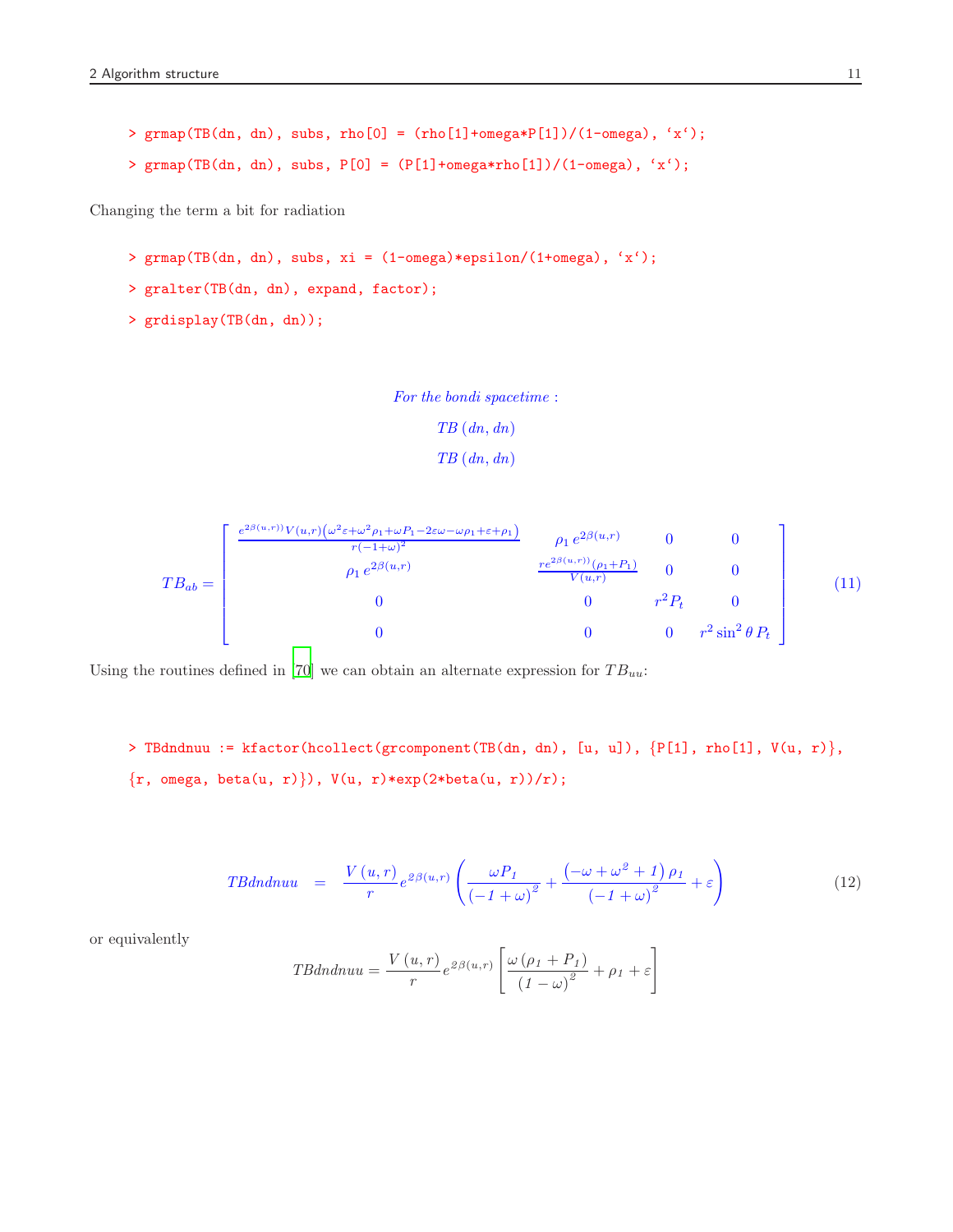## 2.6 Electromagnetic Component

If we are interested in the possibility that the material subject to the study presents an electric charge, it is necessary to include it in the tensor and therefore establish the expression for the Faraday tensor

$$
T_{\alpha\beta} = \frac{1}{4\pi} \left[ F_{\alpha\mu} F_{\beta}^{\mu} + \frac{1}{4} g_{\alpha\beta} \left( F_{\mu\nu} F^{\mu\nu} \right) \right]
$$
(13)

where  $F^{ab}$  satisfies the equations

$$
\left(\sqrt{g}F^{\alpha\beta}\right)_{,\beta}=4\pi\sqrt{g}\,J^{\alpha}\qquad F_{[\alpha\beta;\gamma]}=0
$$

Assuming spherical symmetry, the only non-zero component is  $F$  and we have  $F^{01}$ 

$$
(e^{2\beta}r^2F^{01})_{,1} = 4\pi e^{2\beta}r^2J^0
$$

$$
(e^{2\beta}r^2F^{10})_{,0} = 4\pi e^{2\beta}r^2J^1
$$

and when integrating the first:

$$
(e^{2\beta}r^2F^{01}) = \int_0^r (4\pi e^{2\beta}r^2J^0) dr \equiv Q(u,r)
$$

Because of this, we can write

$$
F^{01} = \frac{e^{-2\beta}}{r^2} \cdot Q(u, r)
$$

where  $Q(u, r)$ , plays the role of electric charge and the electromagnetic component of the stress tensor is

```
> grdef('F{^a ^b}:= F01*(kdelta{$u ^a}*kdelta{$r ^b} -kdelta{$r ^a}*kdelta{$u ^b})');
```

```
> grdef('Faraday2:=F{^a ^b}*F{a b} ');
```
> 
$$
\text{grdef}(\text{Tem}\{a\ b\}) := (\text{F}\{a\ c\} * \text{F}\{\text{`c}\ b\} + (1/4) * \text{g}\{a\ b\} * \text{F}\{\text{`c}\ d\} * \text{F}\{\text{`c}\ \text{`d}\})/(4 * \text{Pi}) \text{'});
$$

- > grcalcd(Faraday2);
- > grcalcd(F(up, up));

```
CPU Time = 0.For the bondi spacetime :
      F(up, up)F(up, up)
```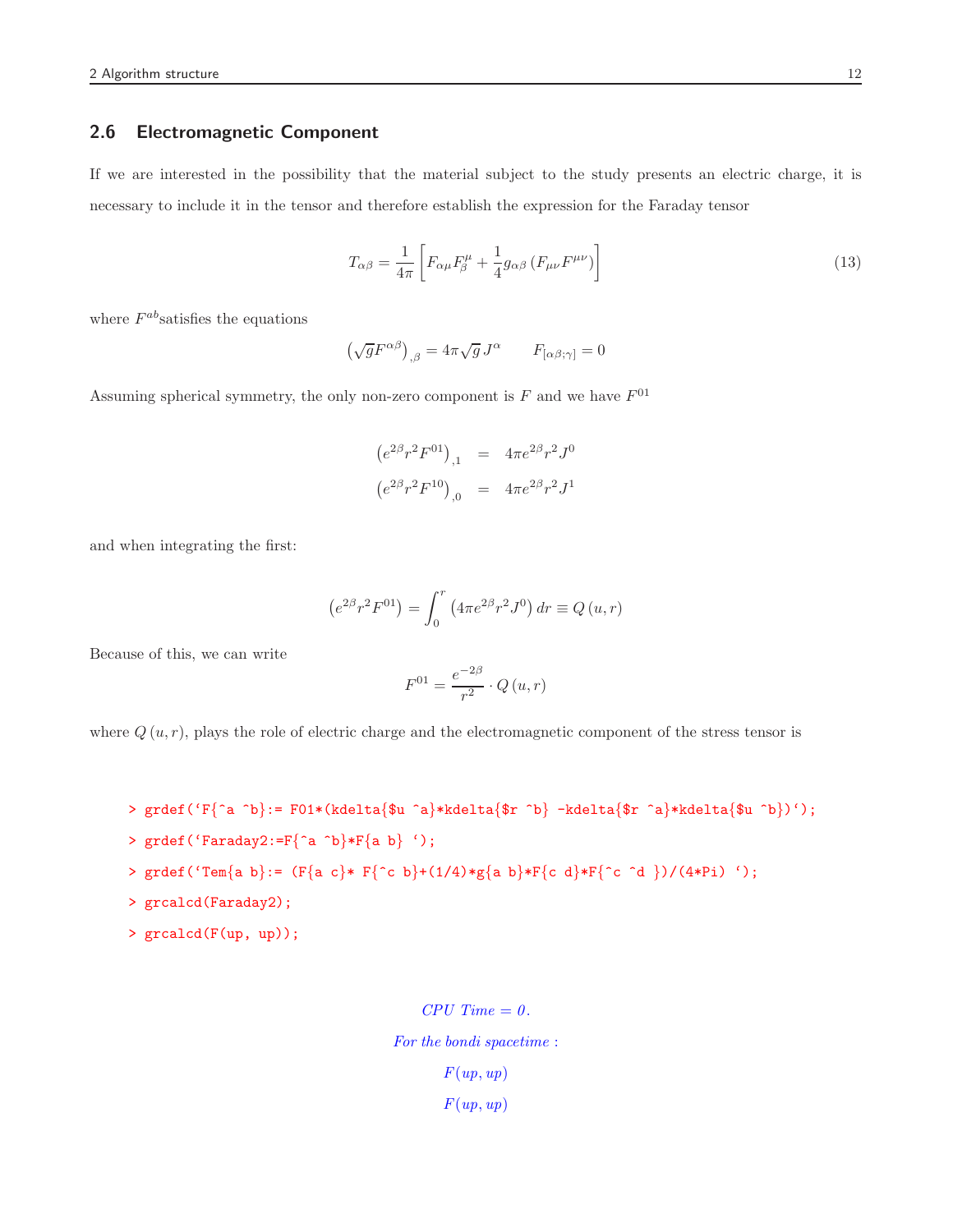$$
F^{ab} = \begin{bmatrix} 0 & F01 & 0 & 0 \\ -F01 & 0 & 0 & 0 \\ 0 & 0 & 0 & 0 \\ 0 & 0 & 0 & 0 \end{bmatrix},
$$
(14)

In terms of  $F^{01}$ , the electromagnetic component of the stress tensor is

> grcalcd(Tem(dn, dn)); Calculated g(up,up) for bondi (0.004000 sec.) Calculated F(up,dn) for bondi (0.004000 sec.) Calculated Tem(dn,dn) for bondi (0.000000 sec.)

> $CPU Time = 0.011$ For the bondi spacetime :  $Tem(dn, dn)$  $Tem(dn, dn)$

$$
Temp_{ab} = \begin{bmatrix} \frac{1}{8} \frac{V(u,r)(e^{2\beta(u,r)})^3 F01^2}{\pi r} & \frac{1}{8} \frac{(e^{2\beta(u,r)})^3 F01^2}{\pi} & 0 & 0\\ \frac{1}{8} \frac{(e^{2\beta(u,r)})^3 F01^2}{\pi} & 0 & 0 & 0\\ 0 & 0 & \frac{1}{8} \frac{r^2 (e^{2\beta(u,r)})^3 F01^2}{\pi} & 0\\ 0 & 0 & 0 & \frac{1}{8} \frac{r^2 \sin(\theta)^2 (e^{2\beta(u,r)})^3 F01^2}{\pi} \end{bmatrix},
$$
(15)

The electromagnetic component of the stress tensor is expressed in terms of the electric charge as:

> grmap(Tem(dn, dn), subs, F01 = exp(-2\*beta(u, r))\*Q(u, r)/r^2, 'x');

$$
>
$$
 `grmap(Faraday2, subs, F01 = exp(-2*beta(u, r))*Q(u, r)/r^2, 'x')`;

> gralter(Tem(dn, dn), expand, factor);

Component simplification of a GRTensorIII object:

Applying routine expand to object Tem(dn,dn)

Applying routine factor to object Tem(dn,dn)

 $CPUTime = 0.007$ 

> grdisplay(Tem(dn, dn));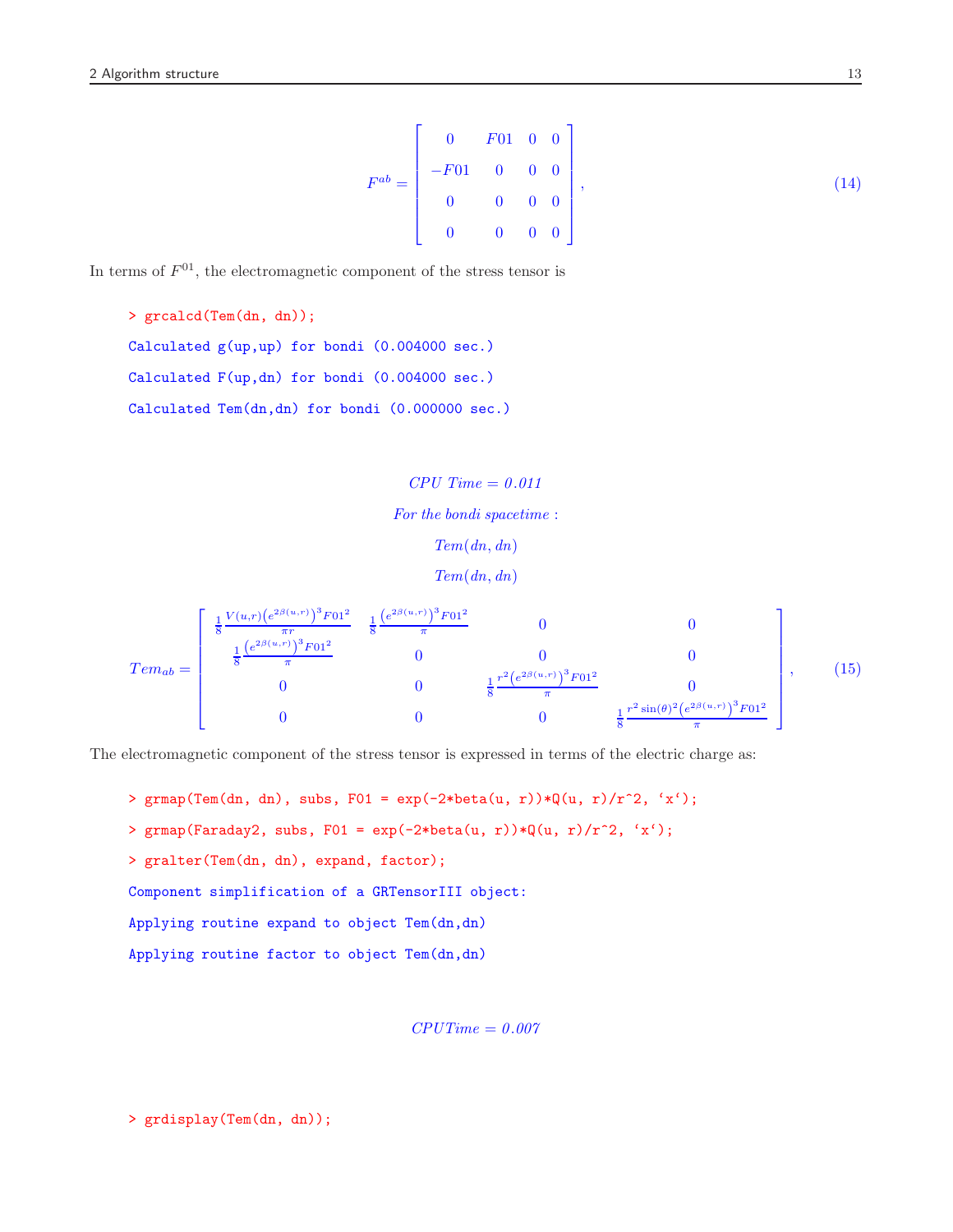For the bondi spacetime :

Tem(dn, dn)  $Tem(dn, dn)$ 

$$
Tem_{ab} = \begin{bmatrix} \frac{1}{8} \frac{V(u,r)(e^{2\beta(u,r)})^2 Q^2(u,r)}{\pi r^5} & \frac{1}{8} \frac{(e^{2\beta(u,r)})^2 Q^2(u,r)}{\pi r^4} & 0 & 0\\ \frac{1}{8} \frac{(e^{2\beta(u,r)})^2 Q^2(u,r)}{\pi r^4} & 0 & 0 & 0\\ 0 & 0 & \frac{1}{8} \frac{Q^2(u,r)}{\pi r^2} & 0\\ 0 & 0 & 0 & \frac{1}{8} \frac{\sin(\theta)^2 Q^2(u,r)}{\pi r^2} \end{bmatrix} . \tag{16}
$$

## 2.7 Stress tensor

The stress tensor total that includes matter  $+$  radiation  $+$  electric charge is:

```
> grdef('T{a b} := TB{a b}+Tem{a b}');
```
If we want to study neutral or uncharged cases, we can turn OFF the contribution of the electric charge

> #grmap(T(dn, dn), subs,  $Q(u, r) = 0, 'x')$ 

Calculating the covariant components

```
> grcalc(T(dn, dn));
```
- > gralter(T(dn, dn), expand, factor);
- > grdisplay(T(dn, dn));

For the bondi spacetime :  $T(dn, dn)$  $T(dn, dn)$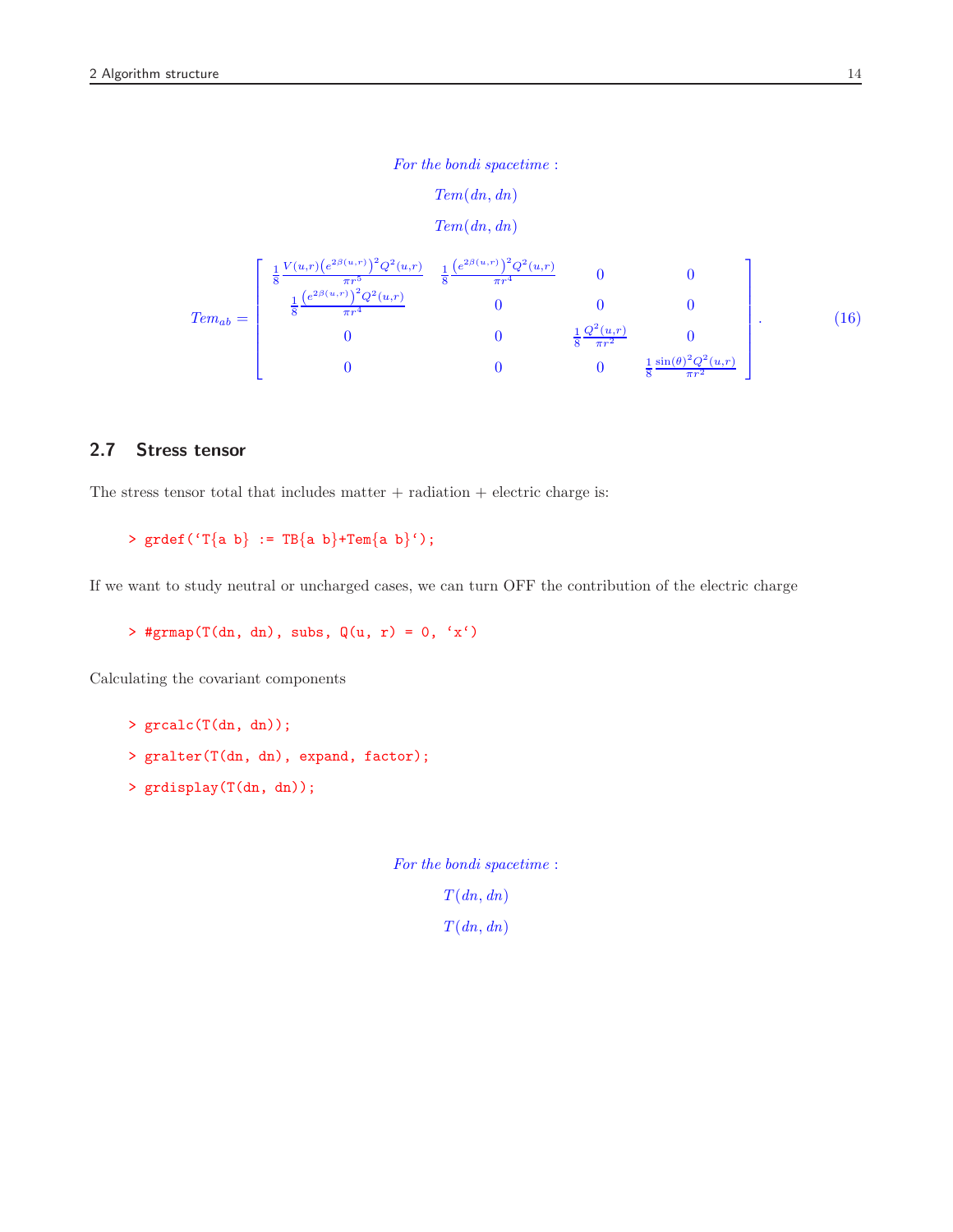$$
T_{uu} = \frac{1}{8} \frac{1}{(-1+\omega)^2 r^5 \pi} \left( V(u,r) \cdot \left( e^{\beta(u,r)} \right)^2 \left( 8r^4 \pi \varepsilon \omega^2 + 8r^4 \pi \omega^2 \rho_1 + 8r^4 \pi \omega P_1 - 16r^4 \pi \varepsilon \omega \right) \right)
$$
  

$$
-8r^4 \pi \omega \rho_1 + 8r^4 \pi \varepsilon + 8r^4 \pi \rho_1 + \left( Q(u,r) \right)^2 - 2 \left( Q(u,r) \right)^2 \omega + \omega^2 \left( Q(u,r) \right)^2 \right)
$$
  

$$
T_{ru} = \frac{1}{8} \frac{\left( e^{\beta(u,r)} \right)^2 \left( 8r^4 \pi \rho_1 + Q^2(u,r) \right)}{r^4 \pi}
$$
  

$$
T_{ur} = \frac{1}{8} \frac{\left( e^{\beta(u,r)} \right)^2 \left( 8r^4 \pi \rho_1 + Q^2(u,r) \right)}{r^4 \pi}
$$
  

$$
T_{rr} = \frac{r \left( e^{\beta(u,r)} \right)^2 (P_1 + \rho_1)}{V(u,r)}
$$
  

$$
T_{\theta\theta} = \frac{1}{8} \frac{8r^4 P_t \pi + Q(u,r)^2}{\pi r^2}
$$
  

$$
T_{\phi\phi} = \frac{1}{8} \frac{\sin \theta^2 \left( 8r^4 P_t \pi + Q(u,r)^2 \right)}{\pi r^2}
$$
 (17)

As an example of the use of simplification routines, we can factor the time covariant component

>tempTdndnuu := kfactor(hcollect(grcomponent(T(dn, dn), [u, u]), {P[1], rho[1], V(u, r)},  $\{r, \text{omega}, \text{beta}(u, r)\}\)$ ,  $V(u, r) * exp(2 * beta(u, r))/r)$ ;

$$
tempTdndnuu := \frac{V(u,r) e^{2\beta(u,r)} \left(\frac{\omega P_l}{\left(-1+\omega\right)^2} + \frac{\left(-\omega + \omega^2 + 1\right)\rho_l}{\left(-1+\omega\right)^2} + \frac{1}{8}\left(\frac{8r^4\pi\varepsilon + Q(u,r)^2}{r^4\pi}\right)\right)}{r}
$$
(18)

The contravariant radial component can be simplified with the help of the previously loaded factoring functions

> tempTupuprr := kfactor(hcollect(hcollect(grcomponent(T(up, up), [r, r]), {epsilon,  $Q(u, r), V(u, r), exp(2 * beta(u, r))\}, \{epsilon, P[1], rho[1], Q(u, r)\}), \{epsilon, r\}$  $P[1]$ , rho $[1]$ , Q(u, r)}, {V(u, r), beta(u, r)}), exp(-2\*beta(u, r))\*V(u, r/r)

$$
tempTupuprr = \frac{V(u,r) e^{-2\beta(u,r)} \left(\varepsilon + \frac{(-\omega + \omega^2 + 1)P_I}{(-1+\omega)^2} - \frac{1}{8} \frac{Q(u,r)^2}{r^4 \pi} + \frac{\omega \rho_I}{(-1+\omega)^2}\right)}{r}
$$
(19)

that we can simplify as

$$
tempTupuprr = \frac{V(u,r) e^{-2\beta(u,r)}}{r} \left[ \frac{\omega (\rho_1 + P_1)}{(1 - \omega)^2} + \varepsilon + \left( P_1 - \frac{Q(u,r)^2}{8\pi r^4} \right) \right]
$$

## 2.8 Temporary and radial dependency of the Stress Tensor

To calculate the conservation equations, it is necessary to establish that the density  $\rho = \rho(u,r)$ , pressure  $P =$  $P(u,r)$ , radiation  $\varepsilon = \varepsilon(u,r)$  and tangential pressure  $P_t = P_t(u,r)$  depend on that of the temporal and radial coordinates.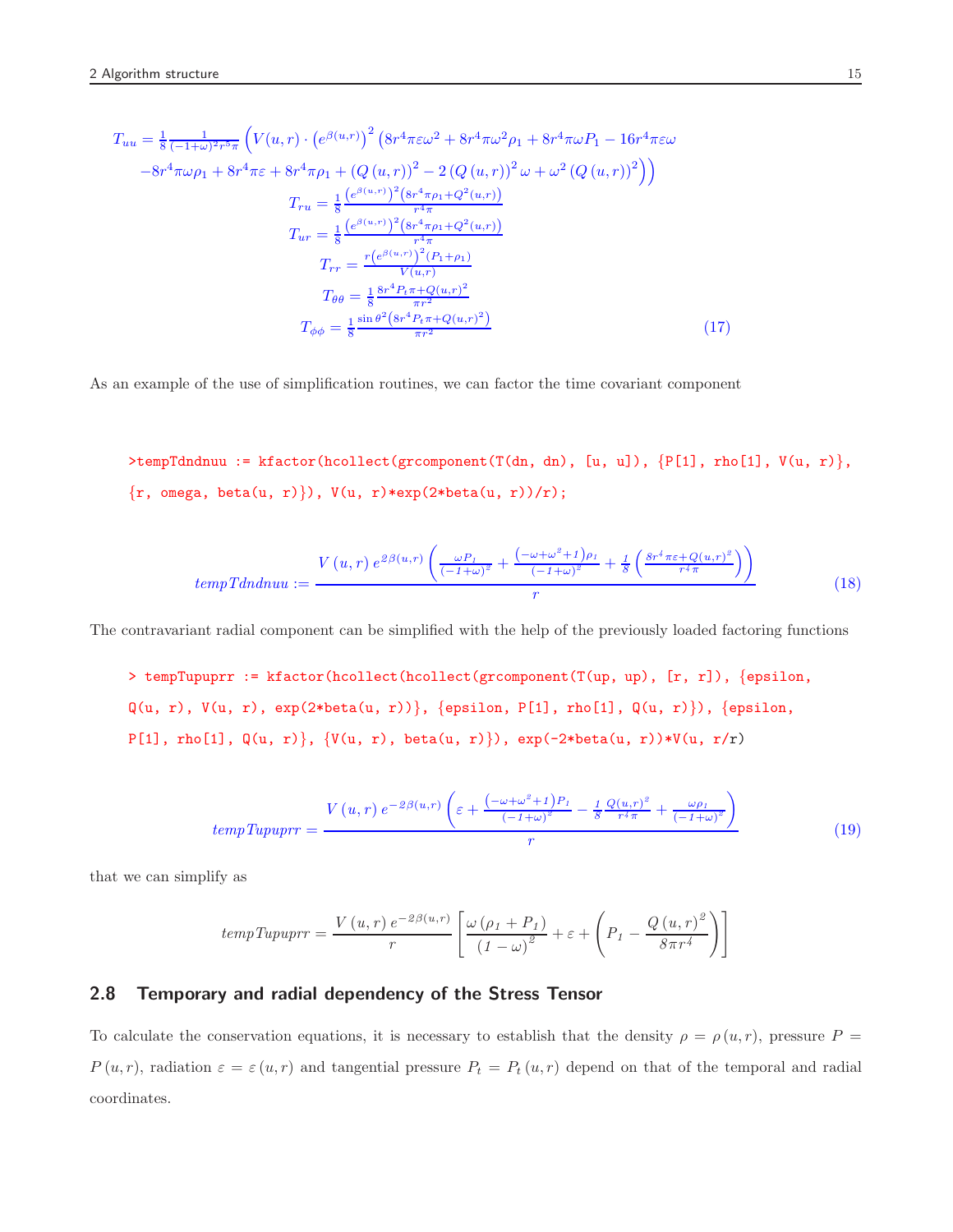```
> \gamma grmap(T(up, dn), subs, rho[1] = rho(u, r), 'x');
> grmap(T(up, dn), subs, P[1] = P(u, r), 'x');
> grmap(T(up, dn), subs, P[t] = P[t](u, r), 'x');
> \gamma grmap(T(up, dn), subs, epsilon = epsilon(u, r), 'x');
> \gamma grmap(T(up, dn), subs, omega = omega(u, r), 'x');
> gralter(T(up, dn), simplify);
```

```
> grdisplay(T(up, dn));
```

```
For the bondi spacetime :
```

```
T(up, dn)T(up, dn)
```

$$
T_{b}^{a} = \left[ \left[ \frac{1}{8} \left( \frac{8r^{4} \pi \rho(u,r) + Q(u,r)^{2}}{r^{4} \pi} \right) , \right. r \left. \left( \frac{P(u,r) + \rho(u,r)}{V(u,r)} \right) , \right. 0, 0 \right],
$$
  
\n
$$
\left[ \frac{V(u,r)}{r} \frac{(\varepsilon(u,r)\omega(u,r)^{2} + \omega(u,r)P(u,r) - 2\varepsilon(u,r)\omega(u,r) + \omega(u,r)\rho(u,r) + \varepsilon(u,r))}{(-1 + \omega(u,r))^{2}}, \left. \frac{-Q(u,r)^{2} + 8r^{4} \pi P(u,r)}{r^{4} \pi}, 0, 0 \right],
$$
  
\n
$$
\left[ 0, 0, -\frac{1}{8} \left( \frac{8r^{4} \pi P_{t}(u,r) + Q(u,r)^{2}}{r^{4} \pi} \right) , \right] , \right]
$$
  
\n
$$
\left[ 0, 0, 0, -\frac{1}{8} \left( \frac{8r^{4} \pi P_{t}(u,r) + Q(u,r)^{2}}{r^{4} \pi} \right) \right] \right]
$$
\n(20)

## <span id="page-15-0"></span>2.9 Conservation equations (TOV)

These equations are important since the Einstein field equations are composed of two structures: One is the geometry of the  $G_{ab}$  system and the other is basically the energy  $T_{ab}$ . From the expressions that we have taken the geometry is linear in the second derivative and non-linear in the first. However, the impulse energy tensor that we have used is linear. Presumably, this non-linearity, of the geometrical part must have a non-linear version in some expression of the impulse energy tensor. It is therefore necessary to calculate the components of the conservation equation since it is possible that they contain the *non-linear* expression necessary to correct our choice of the structure of the Stress Tensor.

```
> \text{grdef}(' \text{cero} \{a \} := [0, 0, 0, 0]');
> \text{grdef}('TOV{b} := T{^a b; a} = \text{cero}{b}';
```
Calculating the covariant components of the conservation equation: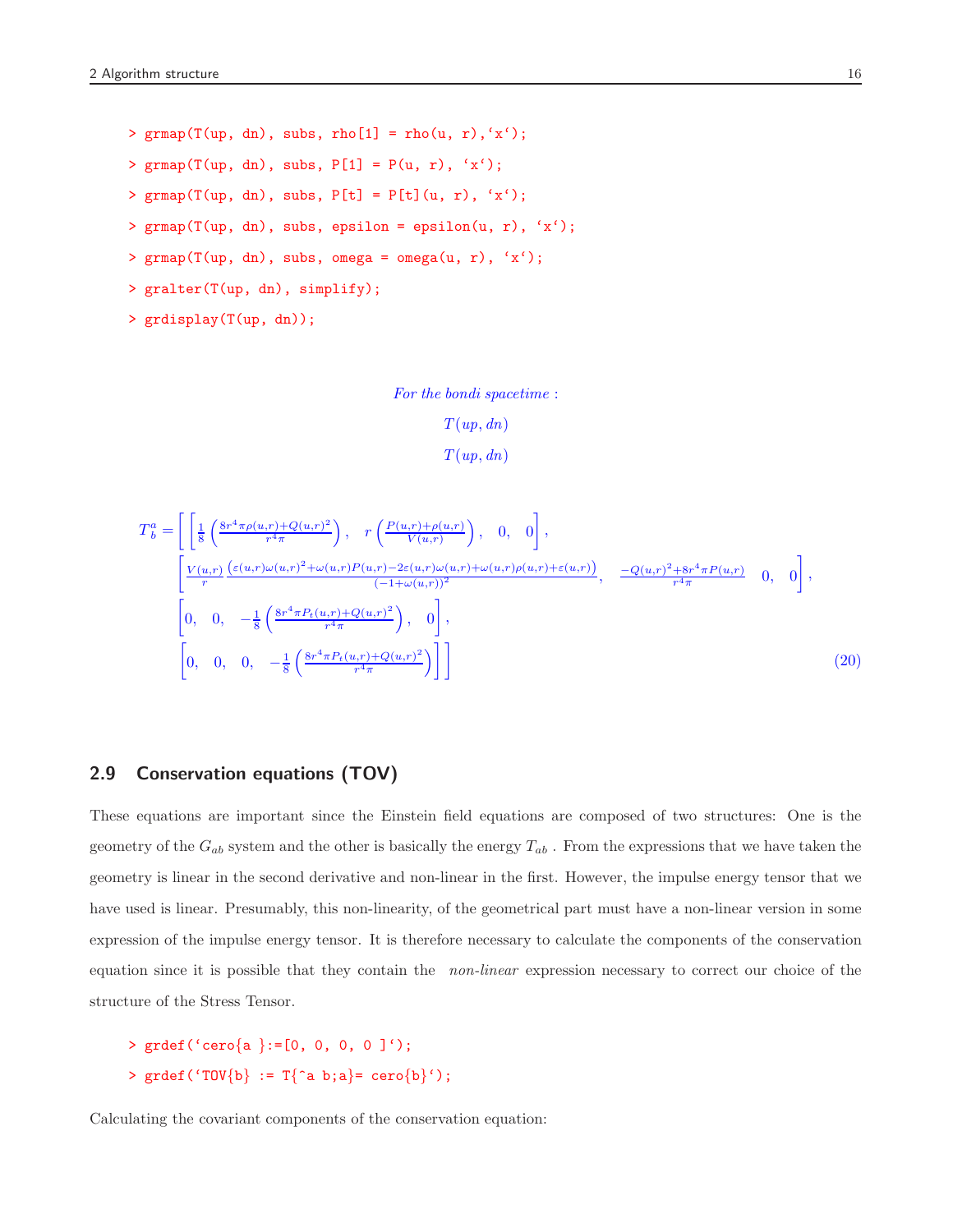- > grcalc(TOV(dn));
- > gralter(TOV(dn), simplify);
- > grdisplay(TOV(dn));

## For the bondi spacetime :  $TOV(dn)$  $TOV(dn)$

$$
TOV_u = \left(\frac{1}{4} \frac{1}{r^4 V(u,r) \left(-1 + \omega(u,r)\right)^3} \left(8 \left(\omega(u,r)^2 \varepsilon(u,r) + (P(u,r) + \rho(u,r) - 2 \cdot \varepsilon(u,r))\omega(u,r) + \varepsilon(u,r)\right)\right)\right)
$$

$$
V(u,r)^2 r^3 \pi \left(-1 + \omega(u,r)\right) + \dots = 0
$$

$$
TOV_r = \left(\frac{1}{4} \frac{1}{r^4 V(u,r)^2 \pi} \left(4r^5 \pi V(u,r) \left(\frac{\partial}{\partial u} \rho(u,r)\right) + 4r^5 \pi V(u,r) \left(\frac{\partial}{\partial u} \rho(u,r)\right) - \dots\right)
$$

$$
-4r^5 \pi P(u,r) r^4 \pi \left(\frac{\partial}{\partial u} V(u,r)\right) - 4r^5 \pi \rho(u,r) + \dots = 0
$$

$$
(22)
$$

We can use the simplification routines loaded at the beginning of the sheet to compare the terms observed in the conservation equations. The following simplifications allow us to establish that some of the identities are not really independent:

>TOVn[0] := hcollect(simplify(exp(2\*beta(u, r))\*lhs(grcomponent(TOV(up), [u]))),  ${P(u, r), rho(u, r), diff(P(u, r), r), diff(Q(u, r), r), P[t](u, r)},$  ${diff(V(u, r), r), diff(V(u, r), u), diff(beta(u, r), r), diff(beta(u, r), u)}$ ;

$$
TOV n_0 = \left(-\frac{1}{2}\frac{\frac{\partial}{\partial r}V(u,r)}{V(u,r)} - \frac{r\left(\frac{\partial}{\partial u}V(u,r)\right)}{V(u,r)^2} - \left(\frac{\partial}{\partial r}\beta(u,r)\right) + \frac{2r\frac{\partial}{\partial u}\beta(u,r)}{V(u,r)} - \frac{3}{2r}\right)P(u,r) +
$$

$$
-\frac{\partial}{\partial r}P(u,r) + \frac{1}{4}\frac{Q(u,r)\frac{\partial}{\partial r}Q(u,r)}{\pi r^4} + \left(-\frac{1}{2}\frac{\frac{\partial}{\partial r}V(u,r)}{V(u,r)} - \frac{r\left(\frac{\partial}{\partial u}V(u,r)\right)}{V(u,r)^2} + \right.
$$

$$
-\left(\frac{\partial}{\partial r}\beta(u,r)\right) + \frac{2r\frac{\partial}{\partial u}\beta(u,r)}{V(u,r)} + \frac{1}{2r}\right)\rho(u,r) + \frac{2P_t(u,r)}{r} + \frac{r\left(\frac{\partial}{\partial u}P(u,r) + \frac{\partial}{\partial u}\rho(u,r)\right)}{V(u,r)} \quad (23)
$$

>TOVn[1] := hcollect(hcollect(simplify(r\*exp(2\*beta(u, r))\*lhs(grcomponent(TOV(up),  $[r])$  /  $V(u, r)$ ,  $V(u, r)$ , beta $(u, r)$ , diff( $V(u, r)$ , r), diff( $V(u, r)$ , u), diff(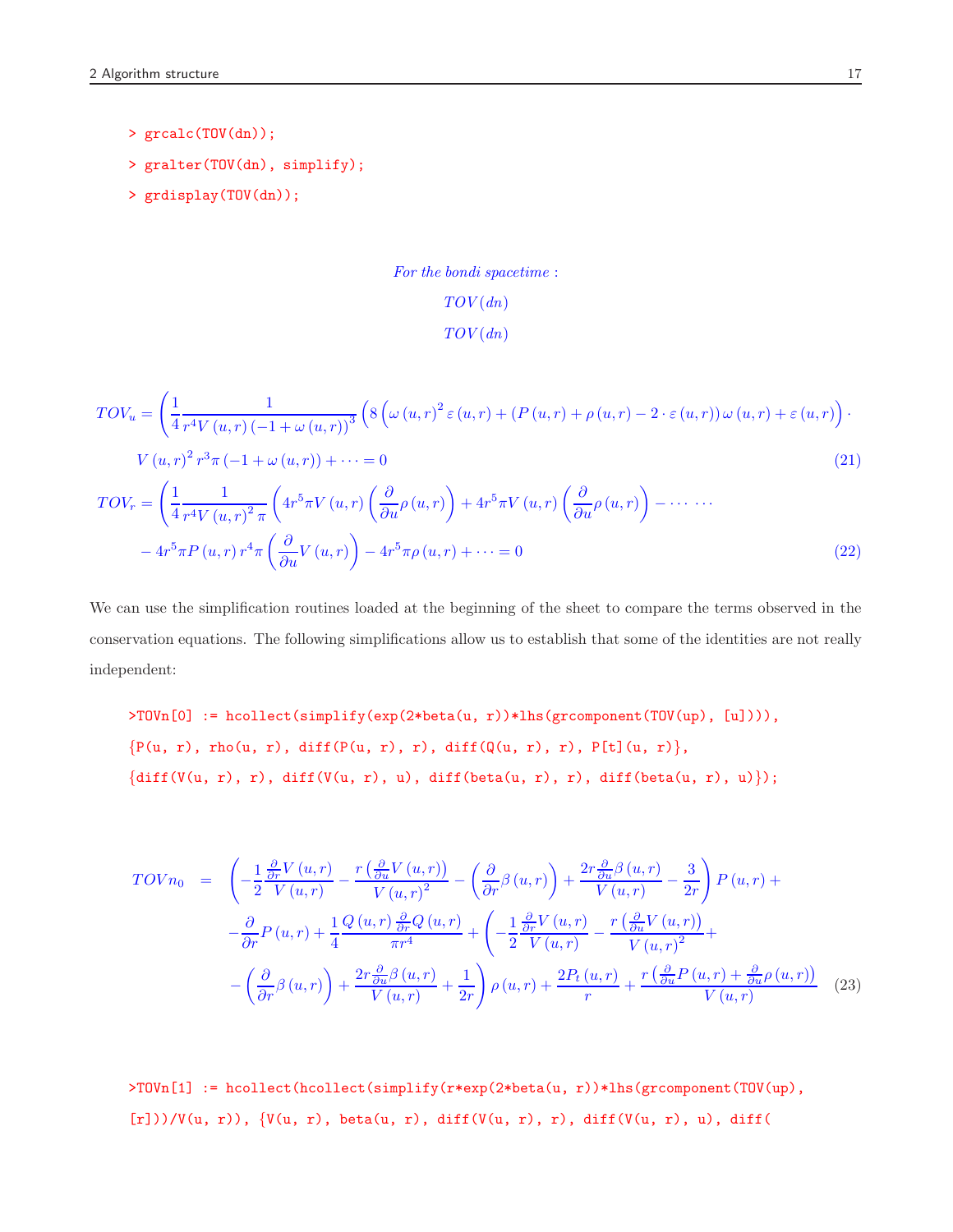beta(u, r), r), diff(beta(u, r), u)}, {diff(epsilon(u, r), r), diff(epsilon(u, r), u), diff(omega(u, r), r), diff(omega(u, r), u), epsilon(u, r), omega(u, r)}),  ${P(u, r), Q(u, r), rho(u, r), diff(P(u, r), r), diff(Q(u, r), r)},$ diff( $Q(u, r)$ , u), diff(epsilon(u, r), r), epsilon(u, r), P[t](u, r)},  $\{V(u, r),$ beta(u, r), diff(V(u, r), r), diff(V(u, r), u), diff(beta(u, r), r), diff(beta  $(u, r), u)$ ;

$$
TOVn_1 := \left( \frac{\left( (\omega(u,r))^{2} + 1 \right) \frac{\partial}{\partial r} \beta(u,r)}{(-1 + \omega(u,r))^{2}} + \frac{1}{2} \frac{-2 r \frac{\partial}{\partial r} \omega(u,r) + 3 (\omega(u,r))^{3} - 3 + 7 \omega(u,r) - 7 (\omega(u,r))^{2} - \cdots}{r (-1 + \omega(u,r))^{3}} \right. \\
\left. - \frac{1}{2} \frac{-\left(\frac{\partial}{\partial r} V(u,r)\right) (\omega(u,r))^{2} + 2 r \left(\frac{\partial}{\partial u} \beta(u,r)\right) (\omega(u,r))^{2} - \cdots}{V(u,r) (-1 + \omega(u,r))^{2}} + \frac{-\frac{\partial}{\partial r} V(u,r) + 2 r \frac{\partial}{\partial u} \beta(u,r)}{V(u,r) (-1 + \omega(u,r))^{2}} + \frac{1}{2} \frac{r \frac{\partial}{\partial u} V(u,r)}{(V(u,r))^{2}} \right) P(u,r) + \left( -\frac{1}{4} \frac{\frac{\partial}{\partial r} Q(u,r)}{\pi r^{4}} + \frac{1}{4} \frac{\frac{\partial}{\partial u} Q(u,r)}{V(u,r) \pi r^{3}} \right) Q(u,r) \cdots \tag{24}
$$

>TOVn[2] := hcollect(simplify(r\*lhs(grcomponent(TOV(dn), [u]))/V(u, r)), {P(u, r), rho(u, r), diff(P(u, r), r), diff(Q(u, r), u), diff(V(u, r), r), diff(V(u, r), u), diff(rho(u, r), r), diff(rho(u, r), u), diff(beta(u, r), r), diff(beta(u, r), u), diff(epsilon(u, r), r), diff(omega(u, r), r), epsilon(u, r), omega(u, r)},  $\{P(u, r), Q(u, r), \text{epsilon}(u, r),\}$  $omega(u, r)$ );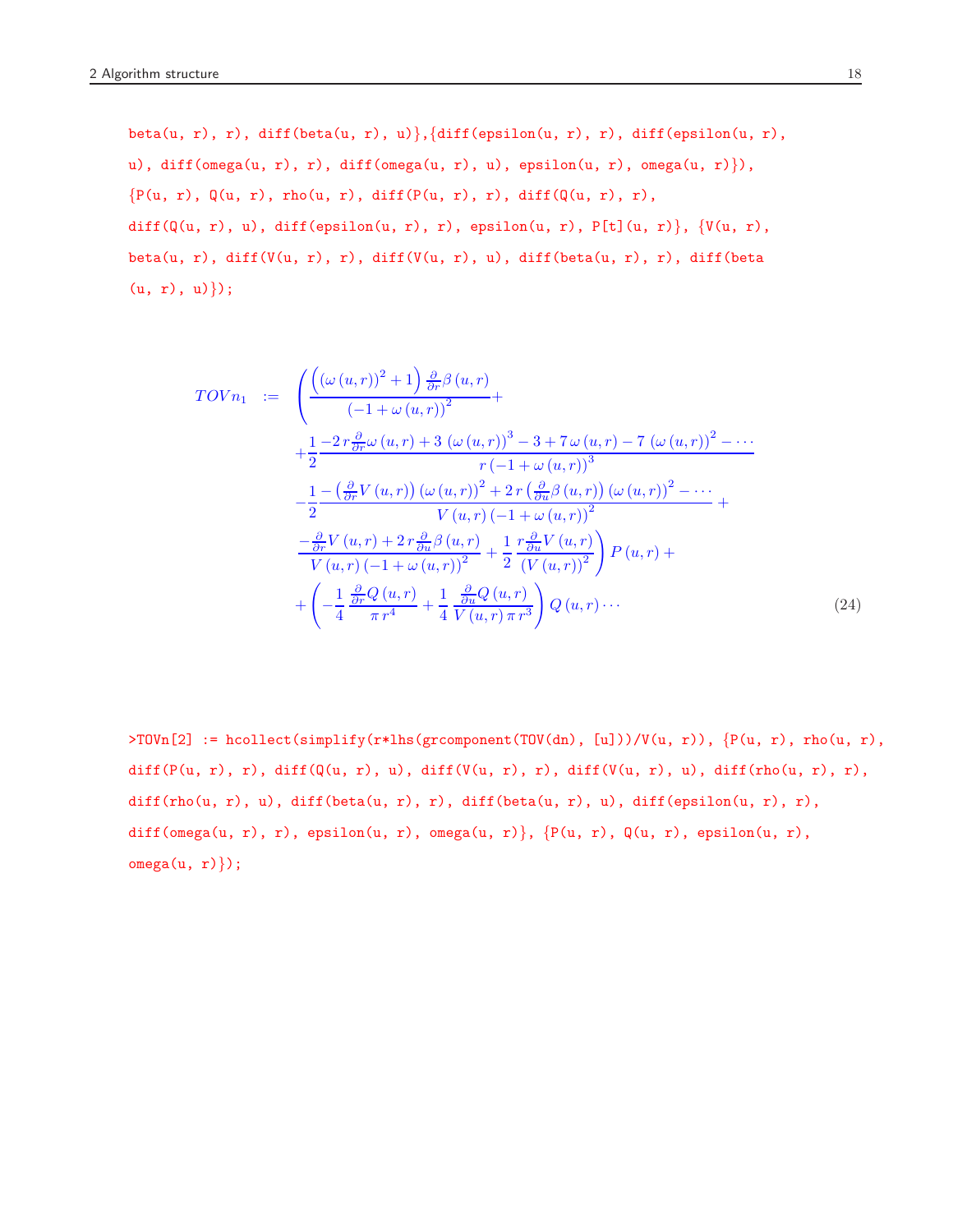$$
TOVn_{2} = \left(\frac{\left(\frac{\partial}{\partial r}V(u,r)\right)\omega(u,r)}{V(u,r)(-1+\omega(u,r))^{2}} - \frac{1}{2}\frac{r\frac{\partial}{\partial u}V(u,r)}{(V(u,r))^{2}} + 2\frac{\left(\frac{\partial}{\partial r}\beta(u,r)\right)\omega(u,r)}{(-1+\omega(u,r))^{2}} + \frac{r\frac{\partial}{\partial u}\beta(u,r)}{V(u,r)} - \frac{(1+\omega(u,r))\frac{\partial}{\partial r}\omega(u,r)}{(-1+\omega(u,r))^{3}} + \frac{\omega(u,r)}{r(-1+\omega(u,r))^{2}}\right)P(u,r) + \left(\frac{\left(\frac{\partial}{\partial r}V(u,r)\right)\omega(u,r)}{V(u,r)(-1+\omega(u,r))^{2}} - \frac{1}{2}\frac{r\frac{\partial}{\partial u}V(u,r)}{(V(u,r))^{2}}\right)P(u,r) + 2\frac{\left(\frac{\partial}{\partial r}\beta(u,r)\right)\omega(u,r)}{(-1+\omega(u,r))^{2}} + \frac{r\frac{\partial}{\partial u}\beta(u,r)}{V(u,r)} - \frac{(1+\omega(u,r))\frac{\partial}{\partial r}\omega(u,r)}{(-1+\omega(u,r))^{3}} + \frac{\omega(u,r)}{r(-1+\omega(u,r))^{2}}\right)\rho(u,r) + \frac{\left(\frac{\partial}{\partial r}P(u,r)\right)\omega(u,r)}{(-1+\omega(u,r))^{2}} + \frac{1}{2}\frac{Q(u,r)\frac{\partial}{\partial u}Q(u,r)}{r^{3}\pi V(u,r)} + \frac{\left(\frac{\partial}{\partial r}V(u,r)\right)\epsilon(u,r)}{V(u,r)} + \frac{\omega(u,r)\frac{\partial}{\partial r}\rho(u,r)}{(-1+\omega(u,r))^{2}} + \frac{r\frac{\partial}{\partial u}\rho(u,r)}{V(u,r)} + 2\left(\frac{\partial}{\partial r}\beta(u,r)\right) + \epsilon(u,r) + \frac{\partial}{\partial r}\epsilon(u,r)
$$
\n(25)

>TOVn[3] := hcollect(simplify(lhs(grcomponent(TOV(dn), [r]))), {P(u, r), rho(u, r), diff(P(u, r), r), diff(Q(u, r), r), P[t](u, r)}, {diff(V(u, r), r), diff(V(u, r), u), diff(beta(u, r), r), diff(beta(u, r), u)});

$$
TOV_{R3} = \left(-\frac{1}{2} \frac{\frac{\partial}{\partial r} V(u,r)}{V(u,r)} - \frac{r \frac{\partial}{\partial u} V(u,r)}{(V(u,r))^{2}} - \frac{\partial}{\partial r} \beta(u,r) + 2 \frac{r \frac{\partial}{\partial u} \beta(u,r)}{V(u,r)} - \frac{3}{2r}\right) P(u,r) + \left(-\frac{1}{2} \frac{\frac{\partial}{\partial r} V(u,r)}{V(u,r)}\right) - \frac{r \frac{\partial}{\partial u} V(u,r)}{(V(u,r))^{2}} - \frac{\partial}{\partial r} \beta(u,r) + 2 \frac{r \frac{\partial}{\partial u} \beta(u,r)}{V(u,r)} + \frac{1}{2r}\right) \rho(u,r) - \frac{\partial}{\partial r} P(u,r) + \frac{1}{4} \frac{Q(u,r) \frac{\partial}{\partial r} Q(u,r)}{\pi r^{4}} + \frac{2P_{t}(u,r)}{r} + \frac{r \left(\frac{\partial}{\partial u} P(u,r) + \frac{\partial}{\partial u} \beta(u,r)\right)}{V(u,r)}
$$
\n(26)

By comparing term by term, a certain regularity can be observed, and we can verify that the two equations are the same:

> temp03 := collect(simplify(TOVn[0]-TOVn[3]), r);

$$
temp03 := 0 \tag{27}
$$

With the previous expression we can conclude that

$$
e^{2\beta}T^{a0}_{\; ;a} = T^a_{\; 1;a} = 0
$$

and the same conservation equation is obtained. We have in this way 3 independent conservation equations.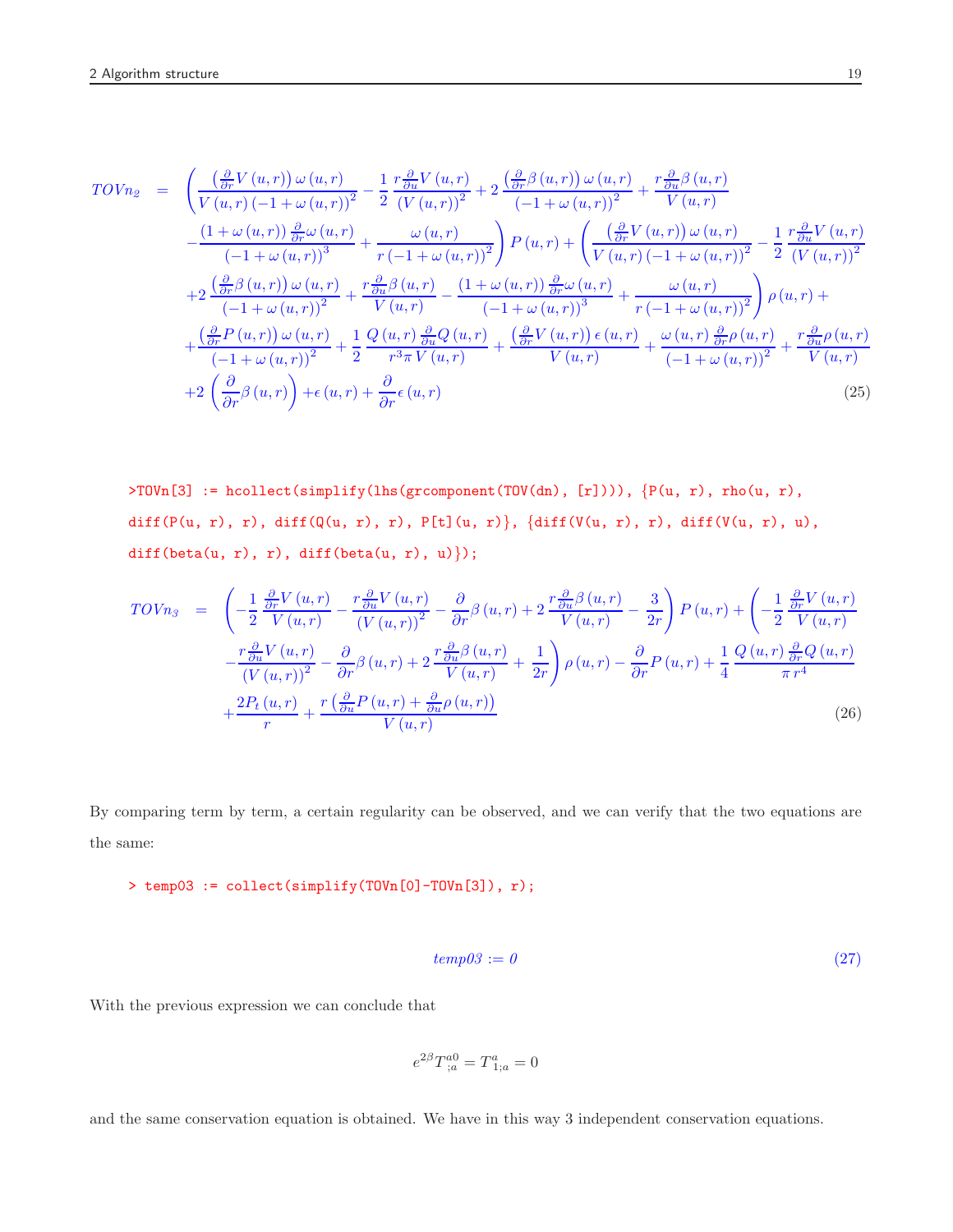> temp21 := hcollect(hcollect(hcollect(simplify(TOVn[2]-TOVn[1]),  $\{V(u, r), \text{ beta}(u, r)\},$  ${diff(P(u, r), u), diff(V(u, r), r)}$ ,  ${P(u, r), rho(u, r), diff(P(u, r), r), diff(Q(u, r), u)}$ ,  ${diff(rho(u, r), u), diff(beta(u, r), r), diff(beta(u, r), u)}$ ,  ${P(u, r), rho(u, r)}$ ,  $P[t](u, r)$ ,  $\{Q(u, r), diff(Q(u, r), r)\})$ ;

$$
temp21 := \left( -\frac{1}{2} \frac{\frac{\partial}{\partial r} V(u, r)}{V(u, r)} - \frac{r \frac{\partial}{\partial u} V(u, r)}{(V(u, r))^{2}} - \frac{\partial}{\partial r} \beta(u, r) + 2 \frac{r \frac{\partial}{\partial u} \beta(u, r)}{V(u, r)} - \frac{3}{2r} \right) P(u, r) + \left( -\frac{1}{2} \frac{\frac{\partial}{\partial r} V(u, r)}{V(u, r)} - \frac{r \frac{\partial}{\partial u} V(u, r)}{(V(u, r))^{2}} - \frac{\partial}{\partial r} \beta(u, r) + 2 \frac{r \frac{\partial}{\partial u} \beta(u, r)}{V(u, r)} + \frac{1}{2r} \right) \rho(u, r) - \frac{\partial}{\partial r} P(u, r) + \frac{1}{4} \frac{Q(u, r) \frac{\partial}{\partial r} Q(u, r)}{\pi r^{4}} + \frac{2P_{t}(u, r)}{r} + \frac{r \left( \frac{\partial}{\partial u} P(u, r) + \frac{\partial}{\partial u} \beta(u, r) \right)}{V(u, r)}
$$
\n
$$
(28)
$$

> temp21m0 := collect(simplify(temp21-TOVn[0]), r);

$$
temp21m0 := 0 \tag{29}
$$

The difference of the two equations brings us back to the conservation equation of (TOV: Tolman Oppenheimer Volkoff). However, taken separately they are not proprocionales to  $TOV[0] = TOV[3]$ .

## 2.10 Einstein field equations

Taking as input the covariant components of the Einstein field equations:

```
>\text{grdef}('Eins{a b} := G{a b} = 8*Pi*T{a b}');>grcalc(Eins(dn, dn));
> gralter(Eins(dn, dn), simplify, factor, radsimp);
> grdisplay(Eins(dn, dn));
```
For the bondi spacetime :  $Eins(dn, dn)$  $Eins(dn, dn)$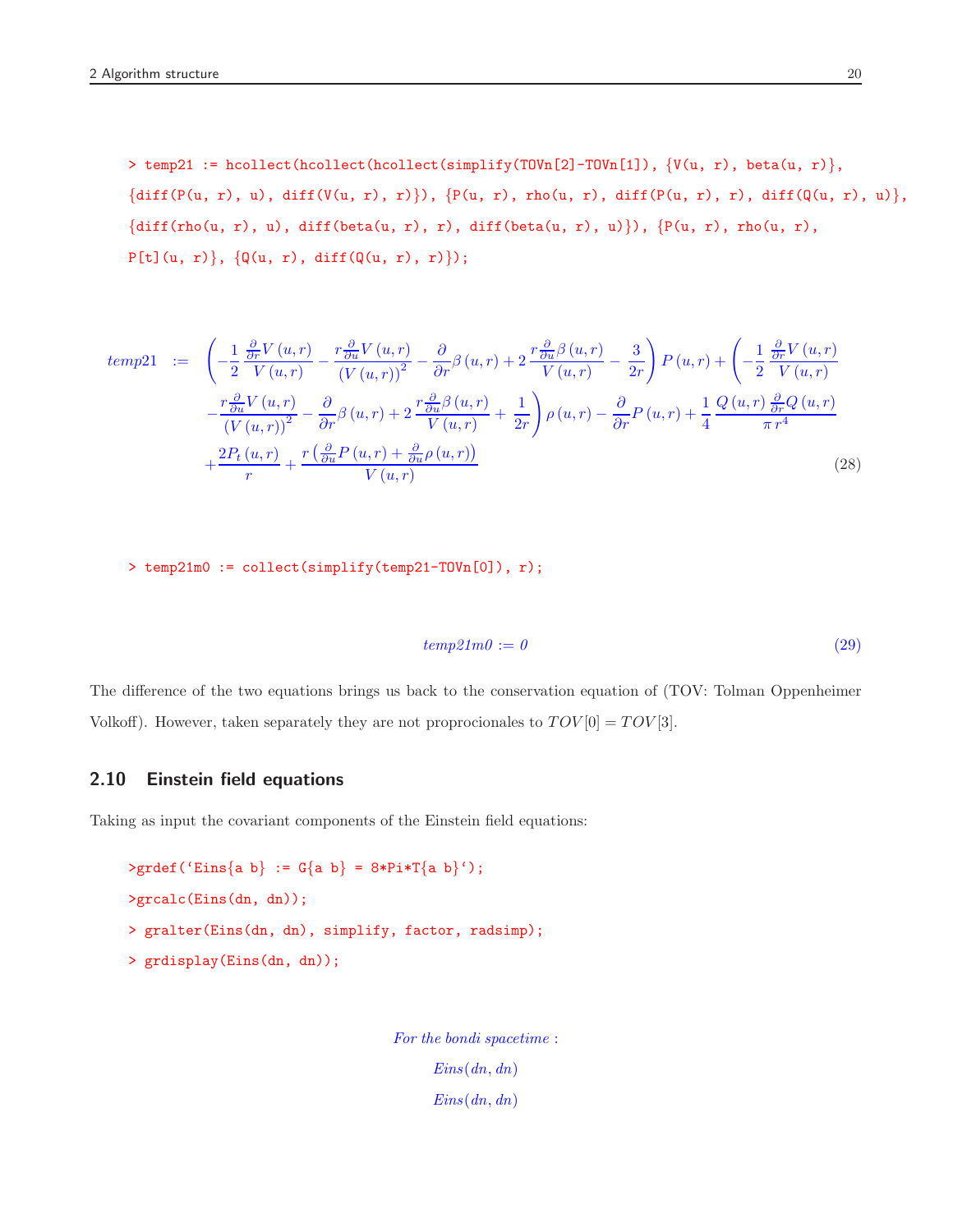$$
Eins_{uu} = \left(\frac{r\frac{\partial}{\partial u}V(u,r) + 2(V(u,r))\frac{\partial}{\partial r}\beta(u,r) - 2rV(u,r)\frac{\partial}{\partial u}\beta(u,r) - V(u,r)\frac{\partial}{\partial r}V(u,r) + V(u,r)e^{2\beta(u,r)}}{r^3}\right)
$$
\n
$$
= \frac{1}{(-1+\omega(u,r))^{2}r^{5}}\left(V(u,r)e^{2\beta(u,r)}\left(8r^{4}\pi\epsilon(u,r)\left(\omega(u,r)\right)^{2} + 8r^{4}\pi\left(\omega(u,r)\right)^{2}\rho(u,r) + 8r^{4}\pi\left(\omega(u,r)\right)^{2}\rho(u,r) + 8r^{4}\pi\left(\omega(u,r)\right)^{2}\rho(u,r) + 8r^{4}\pi\left(\omega(u,r)\right)^{2}\left(\omega(u,r)\right)^{2}\right)
$$
\n
$$
Fins_{ru} = \left(\frac{2V(u,r)\frac{\partial}{\partial r}\beta(u,r) - \frac{\partial}{\partial r}V(u,r) + e^{2\beta(u,r)}}{r^{2}}\right) = \frac{e^{2\beta(u,r)}\left(8r^{4}\pi\rho(u,r) + (Q(u,r))^{2}\right)}{r^{4}}\right)
$$
\n
$$
Eins_{ru} = \left(\frac{2V(u,r)\frac{\partial}{\partial r}\beta(u,r) - \frac{\partial}{\partial r}V(u,r) + e^{2\beta(u,r)}}{r^{2}}\right) = \frac{e^{2\beta(u,r)}\left(8r^{4}\pi\rho(u,r) + (Q(u,r))^{2}\right)}{r^{4}}\right)
$$
\n
$$
Eins_{ur} = \left(\frac{2V(u,r)\frac{\partial}{\partial r}\beta(u,r) - \frac{\partial}{\partial r}V(u,r) + e^{2\beta(u,r)}}{r^{2}}\right) = \frac{e^{2\beta(u,r)}\left(8r^{4}\pi\rho(u,r) + (Q(u,r))^{2}\right)}{r^{4}}\right)
$$
\n
$$
Eins_{\theta\theta} = \left(\frac{1}{2}\left(-4\left(\frac{\partial^{2}}{\partial u\partial r}\beta(u,r)\right)r^{2} + \left(\frac{\partial^{2}}{\partial r}V(u,r)\right)r + 2\left(\frac{\partial}{\partial r}V(u,r)\right)\left(\frac{\partial}{\partial r}\beta(u,r)\right)r + 2V(u,r)\left(\frac{\partial^{2}}{\partial r^{2}}\beta(u,r)\right)r + 2V(u,r)\left
$$

Using the simplification routines for the uu component of the Einstein tensor  $:G_{00} = 8\pi T_{00}$ 

 $\verb|*] \verb|hsum := hcollect(lhs(grcomponent(Eins(dn, dn), [u, u)]), {r, diff(V(u, r), u)},$  $\texttt{diff}(\texttt{beta}(u,~r),~u)\big\},~\big\{\texttt{V}(u,~r),~\texttt{diff}(\texttt{V}(u,~r),~r),~\texttt{diff}(\texttt{beta}(u,~r),~r)\big\})$ 

$$
lhsEuu = \frac{-2 V(u,r) \frac{\partial}{\partial u} \beta(u,r) + \frac{\partial}{\partial u} V(u,r)}{r^2} + \frac{V(u,r) e^{2 \beta(u,r)} + 2 (V(u,r))^2 \frac{\partial}{\partial r} \beta(u,r) - V(u,r) \frac{\partial}{\partial r} V(u,r)}{r^3}
$$
(31)

And for the right side of the same component of the Einstein field equation:

> rhsEuu := kfactor(hcollect(hcollect(rhs(grcomponent(Eins(dn, dn), [u, u])),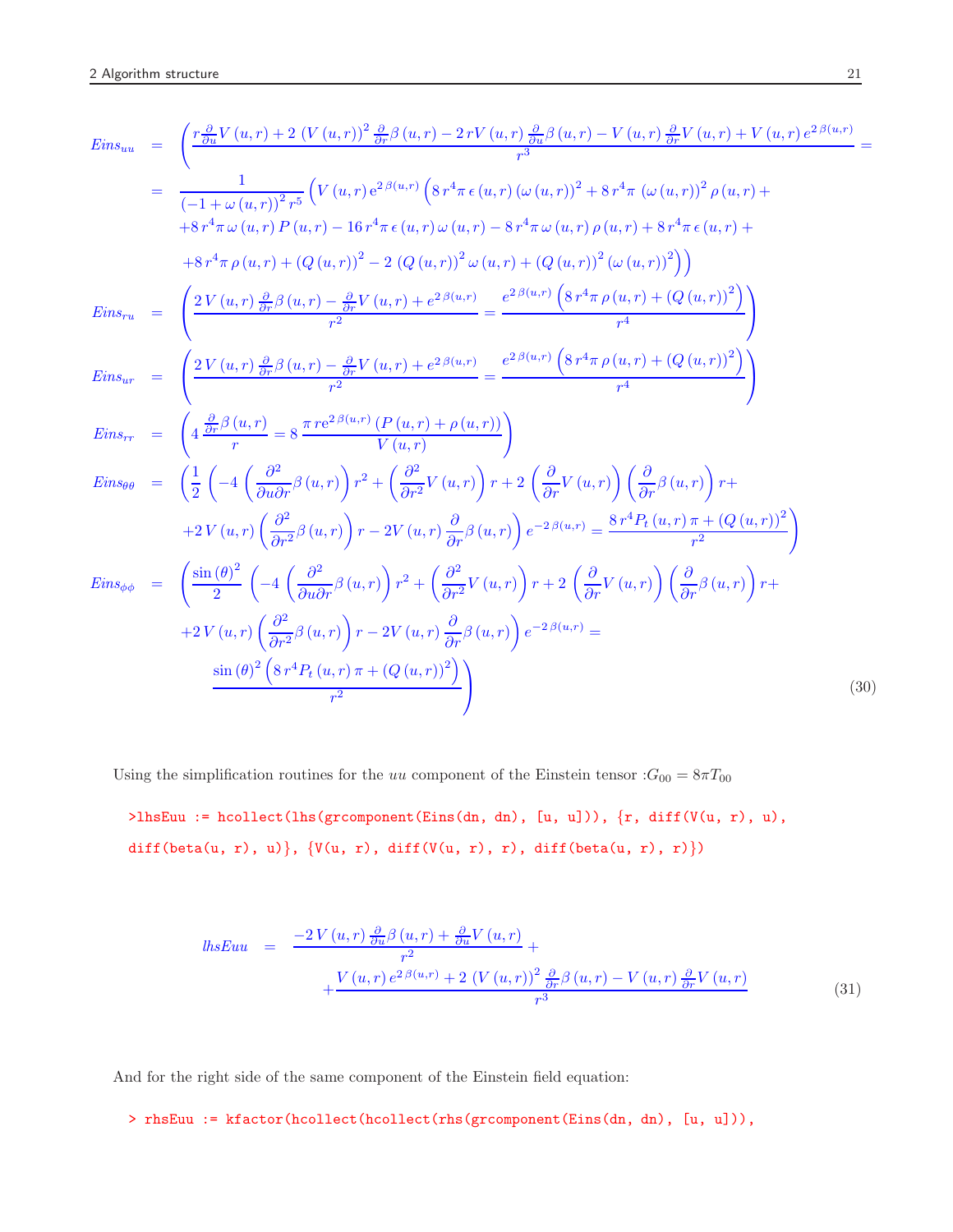{Q(u, r), V(u, r), exp(2\*beta(u, r)), epsilon(u, r)}, {P(u, r), Q(u, r), rho(u, r), epsilon(u, r) }),  $\{P(u, r), Q(u, r),$  rho(u, r), epsilon(u, r) },  $\{V(u, r),$  beta(u, r) }),  $8*Pi*exp(2*beta(u, r))*V(u, r)/r);$ 

$$
rhsEuu := \frac{8\,\pi\,e^{2\,\beta(u,r)}V\,(u,r)\left(\frac{\omega(u,r)P(u,r)}{(-1+\omega(u,r))^2} + \frac{1}{8}\,\frac{(Q(u,r))^2}{r^4\pi} + \frac{(\omega(u,r))^2 - \omega(u,r) + 1)\rho(u,r)}{(-1+\omega(u,r))^2} + \epsilon(u,r)\right)}{r}
$$
(32)

Let's see now its Mixed components:

- > grcalc(Eins(up, dn));
- > gralter(Eins(up, dn), expand, factor);
- > grdisplay(Eins(up, dn));

For the bondi spacetime :  $Eins(up, dn)$  $Eins(up, dn)$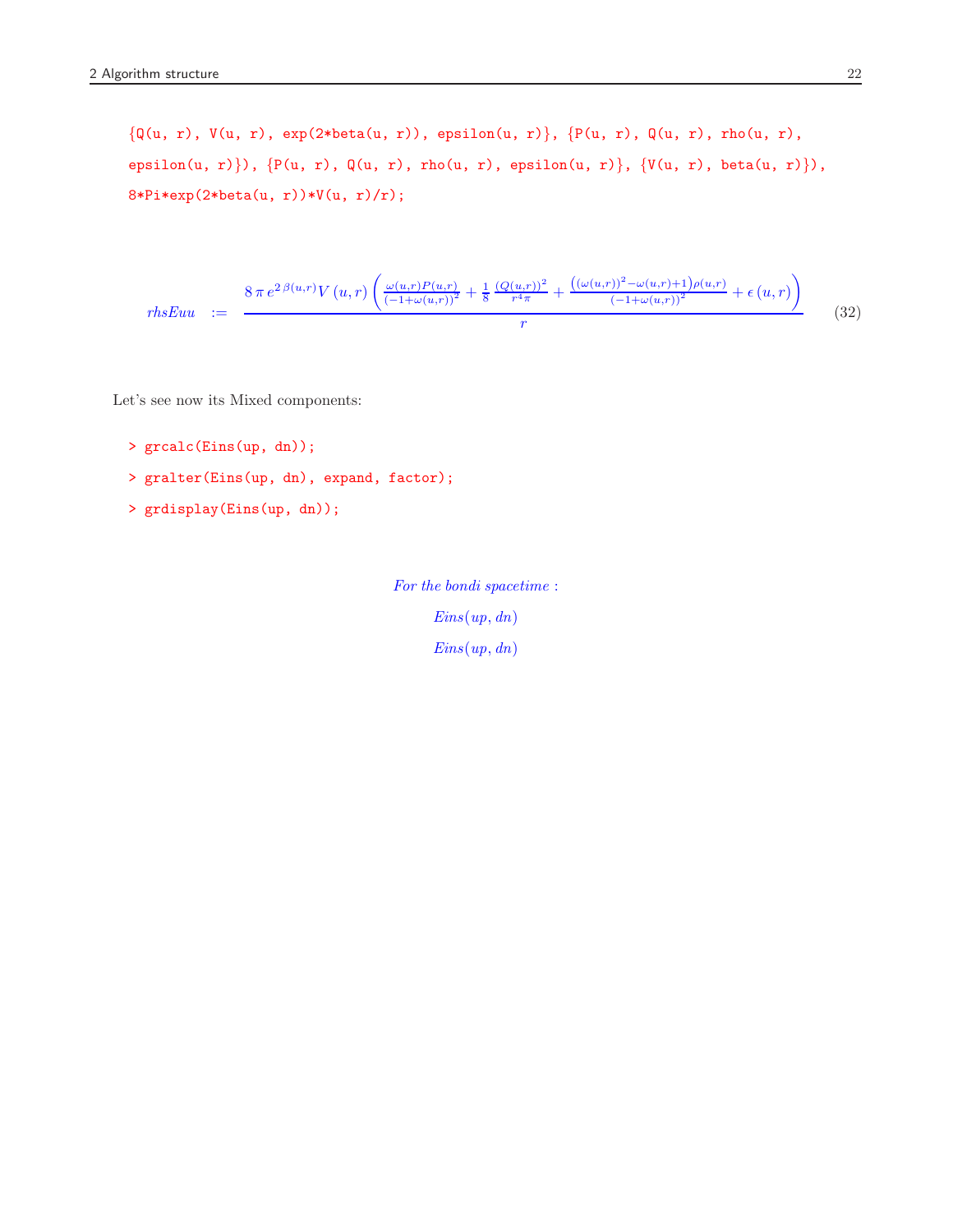$$
Eins_{u}^{u} = \left(\frac{2V(u,r)\frac{\partial}{\partial r}\beta(u,r) - \frac{\partial}{\partial r}V(u,r) + (e^{\beta(u,r)})^{2}}{(e^{\beta(u,r)})^{2}r^{2}}\right)
$$
\n
$$
Eins_{r}^{u} = \left(4\frac{\frac{\partial}{\partial r}\beta(u,r)}{(e^{\beta(u,r)})^{2}r}\right)
$$
\n
$$
Eins_{u}^{r} = \left(4\frac{\frac{\partial}{\partial r}\beta(u,r)}{(e^{\beta(u,r)})^{2}r}\right)
$$
\n
$$
Eins_{u}^{r} = \left(-\frac{2V(u,r)\frac{\partial}{\partial u}\beta(u,r) - \frac{\partial}{\partial u}V(u,r)}{(e^{\beta(u,r)})^{2}r^{2}}\right)
$$
\n
$$
S\frac{\pi V(u,r)\left(\omega(u,r)P(u,r) + e(u,r)(\omega(u,r))^{2} - 2e(u,r)\omega(u,r) + \omega(u,r)\rho(u,r) + e(u,r)\right)}{r(-1+\omega(u,r))^{2}}\right)
$$
\n
$$
Eins_{\theta}^{\theta} = \left(\frac{1}{2}\frac{1}{\left(e^{\beta(u,r)}\right)^{2}r^{2}}\left(4\left(\frac{\partial^{2}}{\partial u\partial r}\beta(u,r)\right)r^{2} - \left(\frac{\partial^{2}}{\partial r}V(u,r)\right)r - 2\left(\frac{\partial}{\partial r}V(u,r)\right)\left(\frac{\partial}{\partial r}\beta(u,r)\right)r + -2V(u,r)\left(\frac{\partial^{2}}{\partial r^{2}}\beta(u,r)\right)r + 2V(u,r)\left(\frac{\partial}{\partial r}\beta(u,r)\right)\right) = -\frac{8r^{4}P_{t}(u,r)\pi + (Q(u,r))^{2}}{r^{4}}\right)
$$
\n
$$
Eins_{\phi}^{\phi} = \left(\frac{1}{2}\frac{1}{\left(e^{\beta(u,r)}\right)^{2}r^{2}}\left(4\left(\frac{\partial^{2}}{\partial u\partial r}\beta(u,r)\right)r^{2} - \left(\frac{\partial^{2}}{\partial r^{2}}V(u,r)\right)r - 2\left(\frac{\partial}{\partial r}V(u,r)\right)\left(\frac{\partial}{\partial r}\beta(u,r)\right)r + -2V(u,r)\left(\frac{\partial}{\partial r^{2}}\beta(u,r)\right)\right) = -\frac{8r^{4}P_{t}(u,r)\pi + (Q(u,r))^{2}}{r^{4
$$

Grouping terms for the right side of the EqnEins  $Eins(up, dn)[r, u]$  component has

> rhsEru := kfactor(hcollect(rhs(grcomponent(Eins(up, dn), [r, u])), {P(u, r), epsilon(u, r),omega(u, r)}, { $V(u, r)$ }),  $8*V(u, r)*Pi(r)$ ;

$$
rhsEvu = \frac{8\,\pi\,V\left(u,r\right)}{r} \left(\frac{\omega\left(u,r\right)P\left(u,r\right)}{\left(-1+\omega\left(u,r\right)\right)^2} + \epsilon\left(u,r\right) + \frac{\omega\left(u,r\right)\rho\left(u,r\right)}{\left(-1+\omega\left(u,r\right)\right)^2}\right) \tag{33}
$$

An interesting expression is the one associated with the field equation  $(G_{11} = 8\pi T_{11})$ , which includes the pressure and is very similar to the one obtained previously  $(G_1^1 = 8\pi T_1^1)$ , which relates density to the functions of the metric

 $>$  lhsErr := hcollect(lhs(gr<br/>component(Eins(up, dn),  $[r, r]),$ <br/> $\{P(u, r),$ epsilon(u, r), omega(u, r)},  $\{V(u, r)\}$ ;

$$
lhsErr := \frac{-2 V(u,r) \frac{\partial}{\partial r} \beta(u,r) - \frac{\partial}{\partial r} V(u,r) + \left(e^{\beta(u,r)}\right)^2}{\left(e^{\beta(u,r)}\right)^2 r^2}
$$
\n(34)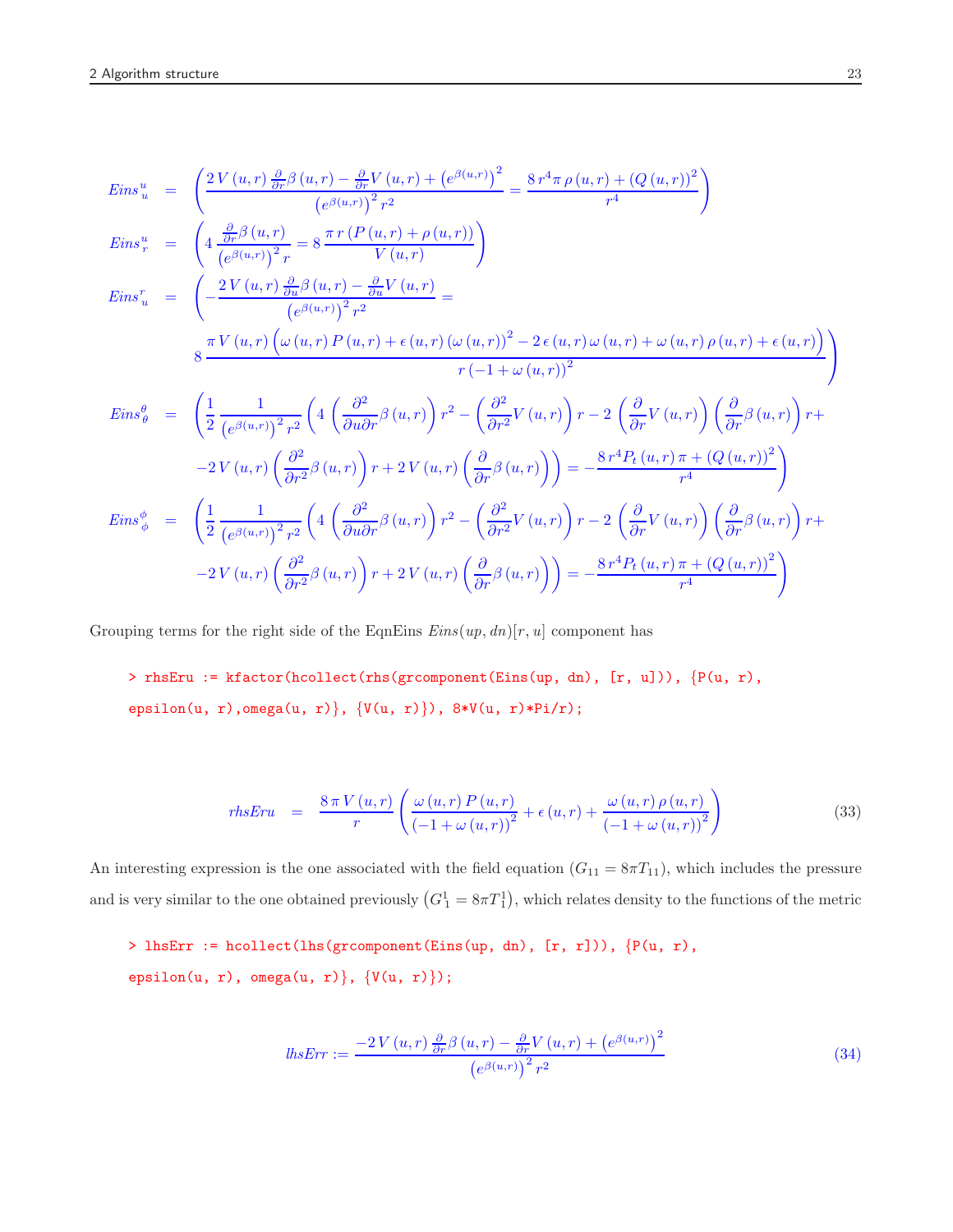> rhsErr := hcollect(rhs(grcomponent(Eins(up, dn), [r, r])), {P(u, r)}, {V(u, r)});

$$
rhsErr := -8 \pi P(u, r) + \frac{(Q(u, r))^2}{r^4}
$$
\n(35)

Both relate the metrical elements --  $V(u,r)$  and  $\beta(u,r)$  -- with the physical quantities --  $P(u,r)$  and  $\rho(u,r)$ -- of pressure and density.

## 2.11 Trace

Let's calculate the trace of G

> grdef('TG :=  $g$ {^a ^b}\*G{a b} '); > grcalcd(TG);

> 'CPU Time' = 0.005 For the bondi spacetime :

> > TG

$$
TG \quad := \quad \frac{1}{e^{2\beta(u,r)}r^2} \left( 2V(u,r) \frac{\partial}{\partial r} \beta(u,r) - 2 \frac{\partial}{\partial r} V(u,r) + 2 e^{2\beta(u,r)} + 4 \left( \frac{\partial^2}{\partial u \partial r} \beta(u,r) \right) r^2 - \left( \frac{\partial^2}{\partial r^2} V(u,r) \right) r - 2 \left( \frac{\partial}{\partial r} V(u,r) \right) \left( \frac{\partial}{\partial r} \beta(u,r) \right) r - 2 V(u,r) \left( \frac{\partial^2}{\partial r^2} \beta(u,r) \right) r \right) \tag{36}
$$

Very similar to the equation the left side of the angular component, of the field equations  $G_2^2 = 8\pi T_2^2$ . Now the trace of the Stress tensor:

> grdef('TT :=  $g\{\hat{a} \hat{b}*\text{T}\{a b\}$ '); > grcalcd(TT);

> 'CPU Time' = 0.004 For the bondi spacetime :  $TT$

$$
TT = \rho(u, r) - P(u, r) - 2P_t(u, r)
$$
\n
$$
(37)
$$

The contraction of the Field equation  $Traza = g^{\mu\nu} G_{\mu\nu} = 8\pi g^{\mu\nu} T_{\mu\nu}$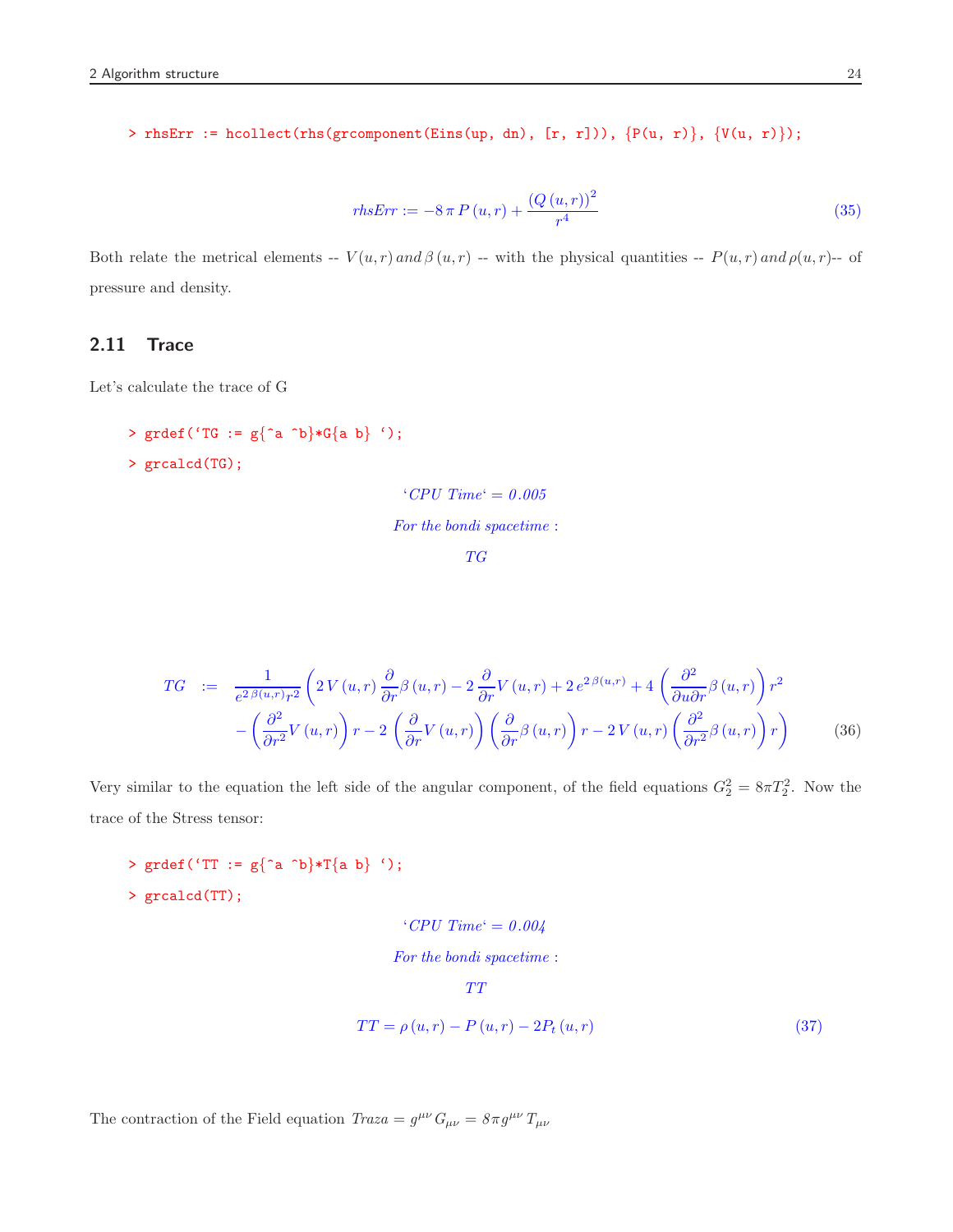> grdef('TrazaTE := g{^a ^b}\*G{a b} = 8\*Pi\* g{^a ^b}\*T{a b}');

```
> grcalcd(TrazaTE);
```

$$
Traza TE = \frac{1}{e^{2\beta(u,r)}r^{2}} \left( 2V(u,r) \frac{\partial}{\partial r} \beta(u,r) - 2 \frac{\partial}{\partial r} V(u,r) + 2 e^{2\beta(u,r)} + 4 \left( \frac{\partial^{2}}{\partial u \partial r} \beta(u,r) \right) r^{2} - \left( \frac{\partial^{2}}{\partial r^{2}} V(u,r) \right) r - 2 \left( \frac{\partial}{\partial r} V(u,r) \right) \left( \frac{\partial}{\partial r} \beta(u,r) \right) r - 2 V(u,r) \left( \frac{\partial^{2}}{\partial r^{2}} \beta(u,r) \right) r \right)
$$
  
= -8 \pi (-\rho(u,r) + P(u,r) + 2 P\_{t}(u,r)) (38)

This equation of the trace is important since it can be shown that it is equivalent to the equation  $(T^{\mu 0}_{;\mu} = 0)$ , the Tolman-Oppenheimer-Volkoff equation. When comparing the left side of the trace equation with the left side of the angular component  $G_2^2 = 8\pi T_2^2$ , of the equations from field, we get

>difG22TG := simplify((1/2)\*grcomponent(TG)-lhs(grcomponent(Eins(up, dn), [theta, theta])))

$$
diffG22TG := \frac{e^{-2\beta(u,r)}\left(-\frac{\partial}{\partial r}V\left(u,r\right) + e^{2\beta(u,r)}\right)}{r^2} \tag{39}
$$

## <span id="page-24-0"></span>3 Results and Comments

This section is dedicated to presenting some results obtained when executing the established and described commands (MAPLE17 + GRTensorIII) of the previous section. We can summarize that the spreadsheet allows us to calculate the different tensor terms for a radiative coordinate system from the Einstein Field equations and their Conservation equations. Throughout the spreadsheet development process, the importance of the expression to determine the components of the Stress tensor from the Minkowski metric to its connection with the Bondi radiative coordinate metric of the subsection [\(2.4\)](#page-7-0) should be taken into account [\(9\)](#page-9-0). You can see that it is necessary to specify the scope of each component of the metric [\(9\)](#page-9-0), to make the calculation of the entire sheet flow without interruption  $([74])$  $([74])$  $([74])$ . This procedure has been used to perform the calculations for  $([67, 68])$  $([67, 68])$  $([67, 68])$  $([67, 68])$  $([67, 68])$ . We prove that this calculation process fully coincides with the result obtained manually. In these articles the equations allow us to carry out the study and behavior of the physical variables calculated in the articles cited above. For example, the Conservation equations  $(T^{\mu}_{\nu;\mu} = 0)$  for the charged case are: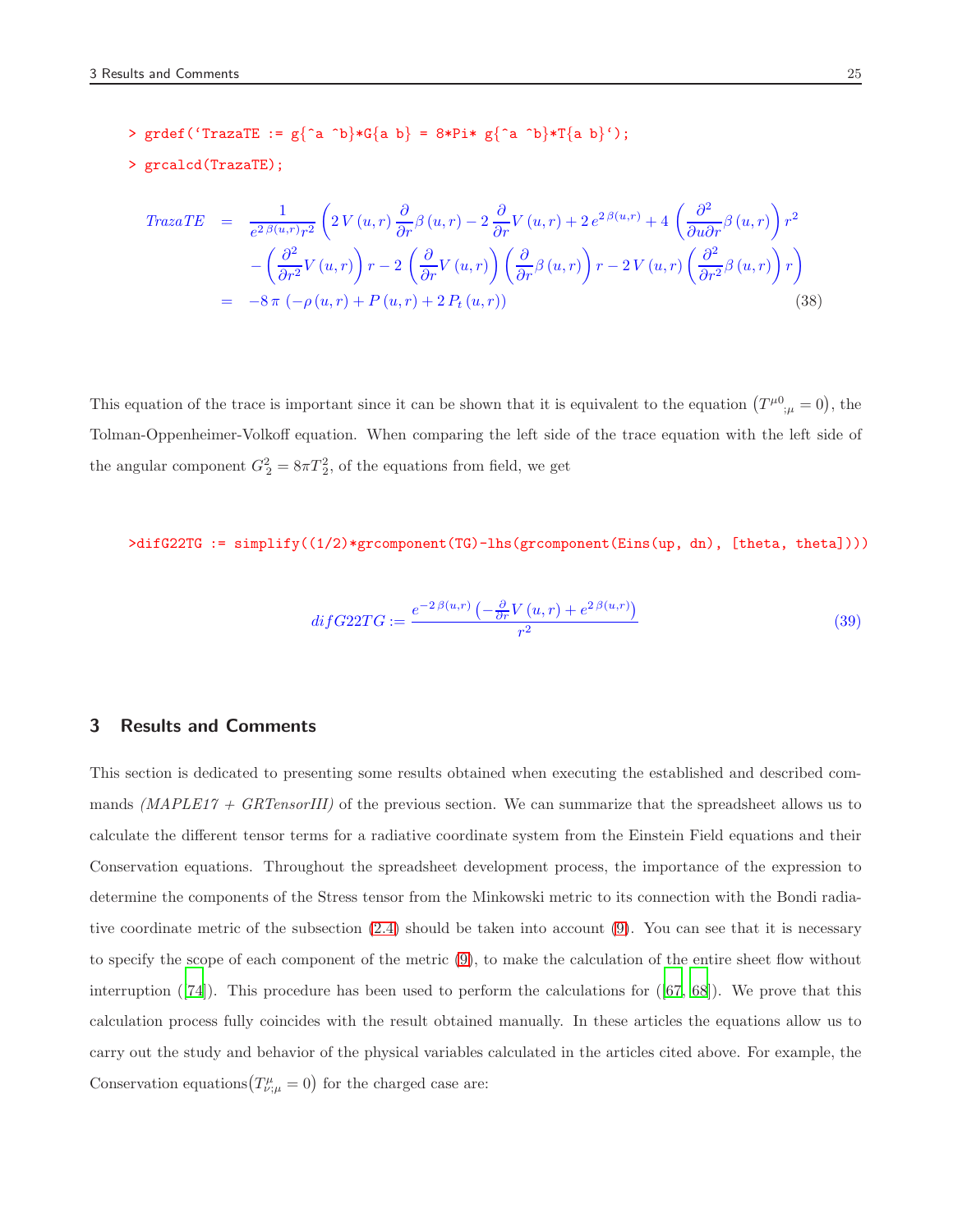$$
T_{0;\lambda}^{\lambda} = \frac{V}{r^2} \left( 1 + \frac{rV_{,1}}{V} \right) \left[ \varepsilon + \frac{\omega (\rho + P)}{(1 - \omega)^2} \right] +
$$
  
+ 
$$
\frac{V}{r} \frac{\partial}{\partial r} \left[ \varepsilon + \frac{\omega (\rho + P)}{(1 - \omega)^2} \right] + \frac{\partial}{\partial u} \left( \rho + \frac{Q^2}{8\pi r^4} \right) = 0
$$
(40)

$$
T_{1;\lambda}^{\lambda} = \frac{e^{-2\beta}}{2\pi r} \beta_{,10} - \frac{\partial}{\partial r} \left( P - \frac{Q^2}{8\pi r^4} \right) - \frac{1}{2} \left( 2\beta_{,1} + \frac{V_{,1}}{V} - \frac{1}{r} \right) (\rho + P) +
$$
  

$$
- \frac{2}{r} \left[ \left( P - \frac{Q^2}{8\pi r^4} \right) - \left( P_t + \frac{Q^2}{8\pi r^4} \right) \right] = 0
$$
 (41)

$$
T_{;\lambda}^{\lambda 0} = e^{-2\beta} T_{1;\lambda}^{\lambda} = 0 \tag{42}
$$

$$
e^{2\beta}T_{;\lambda}^{\lambda 1} = \frac{V}{r^2} \left(1 + 4r\beta_{,1} + \frac{rV_{,1}}{V}\right) \left[\varepsilon + \frac{\omega\left(\rho + P\right)}{\left(1 - \omega\right)^2}\right] + \frac{V}{2r} \left(2\beta_{,1} + \frac{V_{,1}}{V} - \frac{1}{r}\right)\left(\rho + P\right) +
$$

$$
+ \frac{2V}{r^2} \left[\left(P - \frac{Q^2}{8\pi r^4}\right) - \left(P_t + \frac{Q^2}{8\pi r^4}\right)\right] +
$$

$$
\frac{V}{r} \frac{\partial}{\partial r} \left(P - \frac{Q^2}{8\pi r^4}\right) + \frac{V}{r} \frac{\partial}{\partial r} \left[\varepsilon + \frac{\omega\left(\rho + P\right)}{\left(1 - \omega\right)^2}\right] - \frac{\partial}{\partial u} \left(P - \frac{Q^2}{8\pi r^4}\right) = 0 \tag{43}
$$

As can be seen in [\(2.9\)](#page-15-0) and the concordance of these results with those obtained manually, it can allow us to trust that this calculation to be carried out in another coordinate system should have a similar performance. Of course, it is necessary to point out that it is still pending to use the complete equation (31) shown in the article ([\[68\]](#page-31-7)). This comparative study between the results obtained so far and solving the complete equation with the terms  $\frac{\partial \varepsilon}{\partial r}$  and  $\frac{\partial \omega}{\partial r}$ will be carried out in a future work to publish.

## 4 Conclusions

In this article we describe a series of computer procedures used in GR relying on the facilities of an integrated platform such as the Maple package and GRTensorIII. These procedures of computational algebra, numerical and graphic computation can facilitate algebraic calculation both for research purposes and for teaching GR at different levels.

## **References**

- <span id="page-25-0"></span>[1] J. F. Nolan. Analytical differentiation on a digital computer. mathesis, Massachussettes Institute of Tecnology, may 1953.
- <span id="page-25-1"></span>[2] H. G. Kahrimanian. Analytical differentiation by a digital computer. Master's thesis, Temple University, May 1953.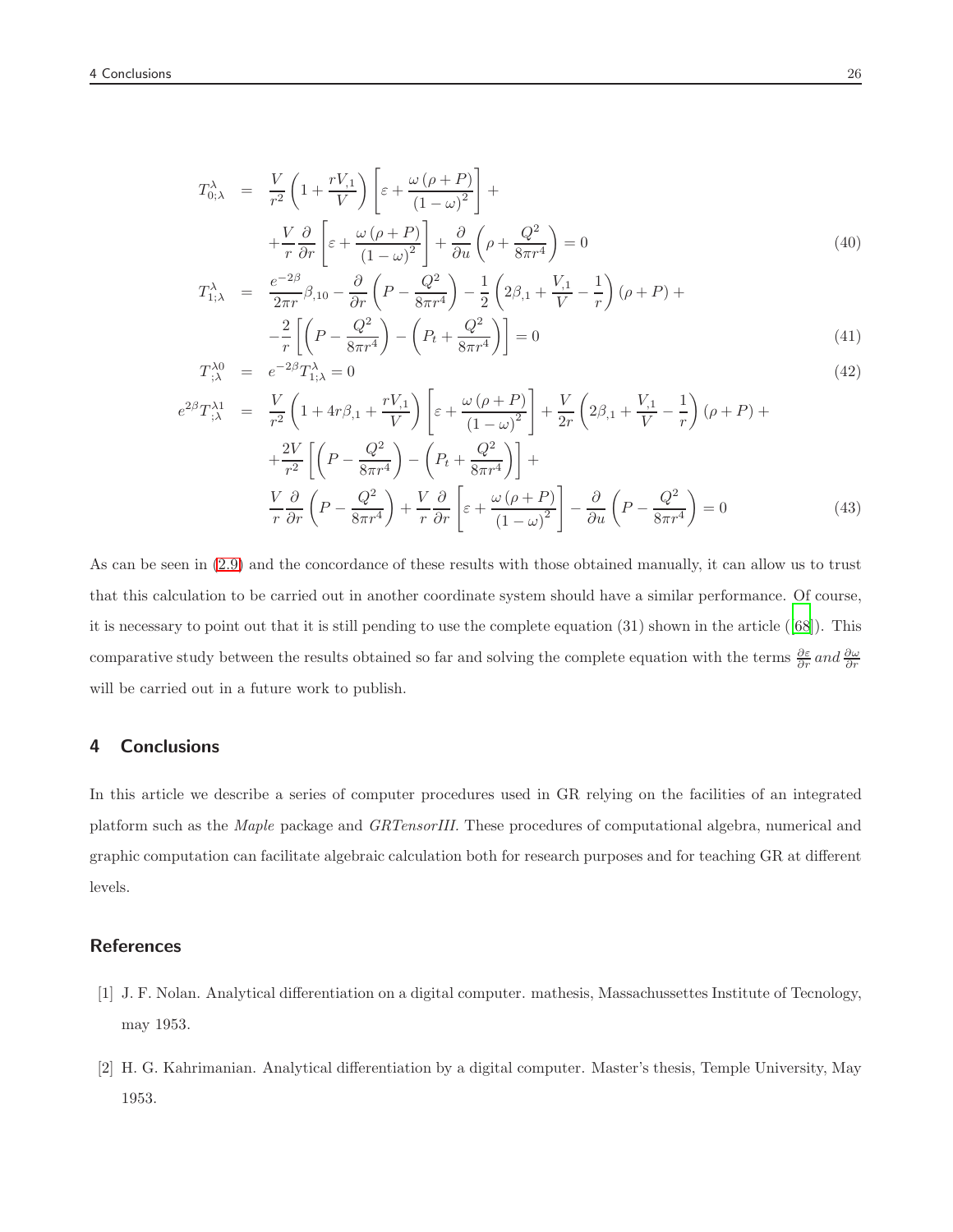- <span id="page-26-0"></span>[3] John McCarthy. Recursive functions symbolic expressions and their computation by machine, part i. Communications of the ACM, 3, 1960. doi: 10.1145/367177.367199. URL <http://gen.lib.rus.ec/scimag/index.php?s=10.1145/367177.367199>.
- <span id="page-26-1"></span>[4] E. Bond, M. Auslander, S. Grisoff, R. Kenney, M. Myszewski, J. Sammet, R. Tobey, and S. Zilles. Formac an experimental formula manipulation compiler. In Proceedings of the 1964 19th ACM National Conference, ACM '64, pages 112.101–112.1019, New York, NY, USA, 1964. ACM. doi: 10.1145/800257.808916. URL <http://doi.acm.org/10.1145/800257.808916>.
- <span id="page-26-2"></span>[5] Hawkes P.W. and Kasper E. Chapter 34 - numerical calculation of trajectories, paraxial properties and aberrations. In Hawkes P.W. and Kasper E., editors, Principles of Electron Optics (Second Edition), volume 1 of -, pages 585–626. Elsevier, second edition edition, oct 2017. ISBN 978-0-08-102256-6. doi: https://doi.org/10.1016/B978-0-08-102256-6.00034-1. URL <https://www.sciencedirect.com/science/article/pii/B9780081022566000341>.
- <span id="page-26-3"></span>[6] J. Laskar and M. Gastineau. Trip: General computer algebra system for celestial mechanics, oct 2012.
- <span id="page-26-4"></span>[7] A. C. Hearn. Computation of algebraic properties of elementary particle reactions using a digital computer. Communications of the ACM, 9(8):573–577, aug 1966. ISSN 0001-0782. doi: 10.1145/365758.365766. URL <http://doi.acm.org/10.1145/365758.365766>.
- <span id="page-26-5"></span>[8] Anthony C. Hearn. Applications of symbol manipulation in theoretical physics. Commun. ACM, 14(8):511–516, August 1971. ISSN 0001-0782. doi: 10.1145/362637.362641. URL <http://doi.acm.org/10.1145/362637.362641>.
- <span id="page-26-6"></span>[9] W.S. Brown and A.C. Hearn. Applications of symbolic algebraic computation. Computer Physics Communications, 17(1):207 – 215, 1979. ISSN 0010-4655. doi: https://doi.org/10.1016/0010-4655(79)90082-1. URL <http://www.sciencedirect.com/science/article/pii/0010465579900821>.
- <span id="page-26-7"></span>[10] S. Laporta and E. Remiddi. The analytic value of  $(g_e-2)$  at three loops in QED. Nuclear Physics B Proceedings Supplements, Vol.51, 51:142–147, December 1996. doi: 10.1016/S0920-5632(96)90018-3.
- <span id="page-26-8"></span>[11] A.G. Grozin. Using REDUCE in High Energy Physics. Cambridge University Press, 2005, sep 2005.
- <span id="page-26-9"></span>[12] Friedrich Jegerlehner (eds.) Friedrich Jegerlehner (auth.). The Anomalous Magnetic Moment of the Muon, volume 274 of Springer Tracts in Modern Physics 274. Springer-Verlag Berlin Heidelberg, 2 edition, 2017. ISBN 9783319635750 9783319635774.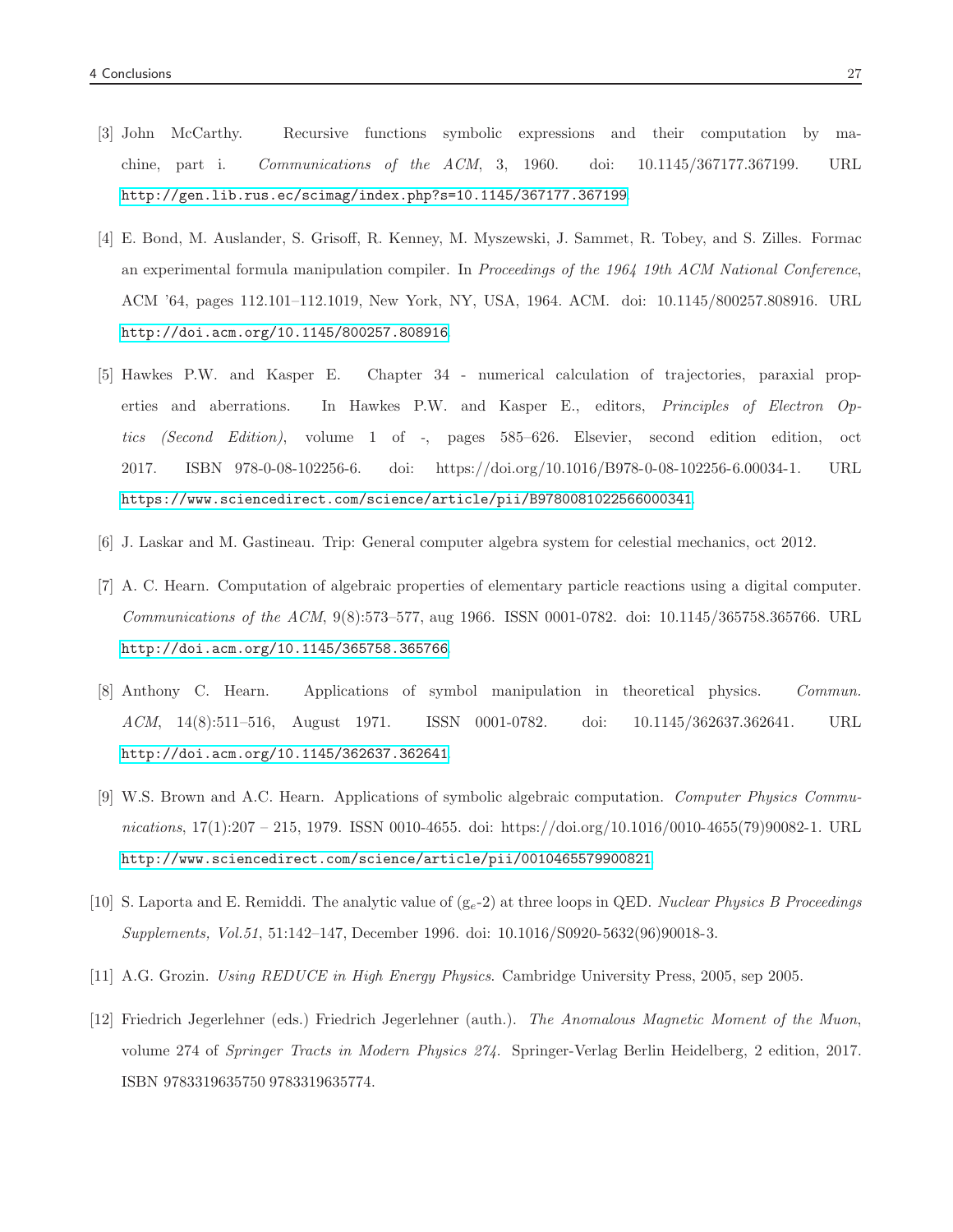- <span id="page-27-0"></span>[13] J. P. Fitch and H. I. Cohen. Using camal for algebraic computations in general relativity. General Relativity and Gravitation, 11(6):411–418, dec 1979. doi: 10.1007/BF00759304.
- <span id="page-27-1"></span>[14] S. J. Campbell and J. Wainwright. Algebraic computing and the newman-penrose formalism in general relativity. General Relativity and Gravitation, 8(12):987–1001, dec 1977. doi: 10.1007/BF00759742.
- <span id="page-27-2"></span>[15] J. Wainwright. Algebraic computing in general relativity. In General Relativity and Gravitation 1977, page 19, aug 1977.
- <span id="page-27-3"></span>[16] Andrzej Krasiński and Marek Perkowski. Ortocartan a new computer program for analytic calculations in general relativity. General Relativity and Gravitation, 13(1):67–77, jan 1981. doi: 10.1007/BF00766299.
- <span id="page-27-4"></span>[17] John G. Fletcher, Reg Clemens, Richard Matzner, Kip S. Thorne, and Barbara A. Zimmerman. Computer programs for calculating general-relativistic curvature tensors. Astrophysical Journal, Letters, 148:L91, May 1967. doi: 10.1086/180022.
- <span id="page-27-5"></span>[18] R. A. d'Inverno. Alam - atlas lisp algebraic manipulator. The Computer Journal, 12(2):124–127, 01 1969. ISSN 0010-4620. doi: 10.1093/comjnl/12.2.124. URL <https://doi.org/10.1093/comjnl/12.2.124>.
- <span id="page-27-6"></span>[19] Raymon A. D'Inverno. Algebraic computing in general relativity. General Relativity and Gravitation, 6(6): 567–593, dec 1975. doi: 10.1007/BF00761964.
- <span id="page-27-7"></span>[20] Eric Gourgoulhon and Marco Mancini. Symbolic tensor calculus on manifolds: a SageMath implementation. Les cours du CIRM, 6(1):1–54, 2018. doi: 10.5802/ccirm.26. URL <https://doi.org/10.5802%2Fccirm.26>.
- <span id="page-27-8"></span>[21] M.A.H. MacCallum. Computer algebra in gravity research. Living Rev Relativ, 21:6, aug 2018. doi: 10.1007/ s41114-018-0015-6.
- <span id="page-27-9"></span>[22] D.A. Bolotin and S.V. Poslavsky. Introduction to Redberry: a Computer Algebra System designed for tensor manipulation. *arXiv e-prints*, feb 2013.
- <span id="page-27-10"></span>[23] S. Poslavsky and D. Bolotin. Redberry: a Computer Algebra System designed for tensor manipulation. In Journal of Physics Conference Series, volume 608 of Journal of Physics Conference Series, page 012060, may 2015. doi: 10.1088/1742-6596/608/1/012060.
- <span id="page-27-11"></span>[24] Zimmermann P.; Casamayou A.; Cohen N.; Connan G. Computational Mathematics with Sage-Math —— Polynomials, volume 10.1137/1.9781611975468, chapter Chapter 7, pages 125–151. SIAM, 2018. ISBN 978-1-61197-545-1,978-1-61197-546-8. doi: 10.1137/1.9781611975468.ch7. URL <http://gen.lib.rus.ec/scimag/index.php?s=10.1137/1.9781611975468.ch7>.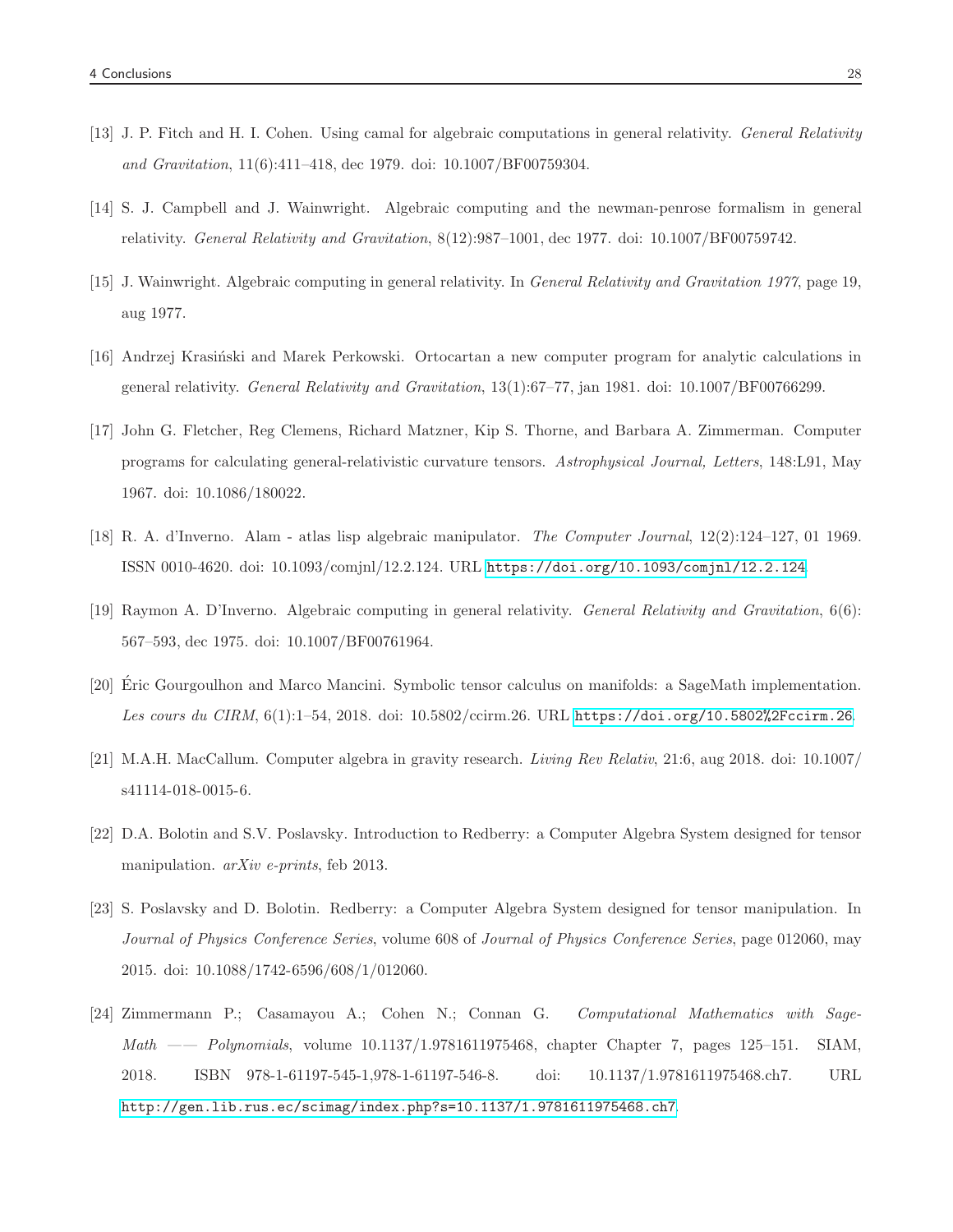- <span id="page-28-0"></span>[25] Kasper Peeters. Cadabra: a field-theory motivated symbolic computer algebra system. Computer Physics Communications, 176(8):550 – 558, 2007. ISSN 0010-4655. doi: https://doi.org/10.1016/j.cpc.2007.01.003. URL <http://www.sciencedirect.com/science/article/pii/S0010465507000318>.
- <span id="page-28-1"></span>[26] L. Brewin. A brief introduction to Cadabra: A Tool for Tensor Computations in General Relativity. Computer Physics Communications, 181:489–498, mar 2010. doi: 10.1016/j.cpc.2009.10.020.
- <span id="page-28-2"></span>[27] V.P. Gerdt. Analytical calculations in high energy physics by computer. Computer Physics Communications, 20:85–90, sep 1980. doi: 10.1016/0010-4655(80)90113-7.
- <span id="page-28-3"></span>[28] V.P. Gerdt, O.V. Tarasov, and D.V. Shirkov. Reviews of topical problems: Analytic calculations on digital computers for applications in physics and mathematics. Soviet Physics Uspekhi, 23:59–77, jan 1980. doi: 10.1070/PU1980v023n01ABEH004898.
- <span id="page-28-4"></span>[29] H. Strubbe. Development of the schoonship program. Computer Physics Communications, 18:1–5, sep 1979. doi: 10.1016/0010-4655(79)90019-5.
- <span id="page-28-5"></span>[30] Martinus J. G. Veltman and David N. Williams. Schoonschip '91. The University of Michigan Ann Arbor, MI 48109-1120, 8, 06 1993. URL <http://arxiv.org/abs/hep-ph/9306228v2>.
- <span id="page-28-6"></span>[31] M. J. Levine. Dirac matrix and tensor algebra on a digital computer. pages 454–455, 1967.
- <span id="page-28-7"></span>[32] M.J. Levine and R. Roskies. Hyperspherical approach to quantum electrodynamics: sixth-order magnetic moment. Physical Review D, 9(2):421–429, January 1974. doi: 10.1103/PhysRevD.9.421.
- <span id="page-28-8"></span>[33] M. J. Levine and R. Roskies. Ashmedai and a large algebraic problem. In Proceedings of the Third ACM Symposium on Symbolic and Algebraic Computation, SYMSAC '76, pages 359–364, New York, NY, USA, 1976. ACM. doi: 10.1145/800205.806357. URL <http://doi.acm.org/10.1145/800205.806357>.
- <span id="page-28-9"></span>[34] V.E. Lewis, Massachusetts Institute of Technology, Massachusetts Institute of Technology. Laboratory for Computer Science, United States. Army Research Office, and United States. Office of Naval Research. Proceedings of the 1979 MACSYMA Users' Conference: Washington, D.C., June 20-22, 1979. MIT Laboratory for Computer Science, 1979. URL <https://books.google.co.ve/books?id=NNY-AAAAIAAJ>.
- <span id="page-28-10"></span>[35] Richard Pavelle and Paul S. Wang. Macsyma from f to g. Journal of Symbolic Computation, 1 (1):69 – 100, 1985. ISSN 0747-7171. doi: https://doi.org/10.1016/S0747-7171(85)80030-4. URL <http://www.sciencedirect.com/science/article/pii/S0747717185800304>.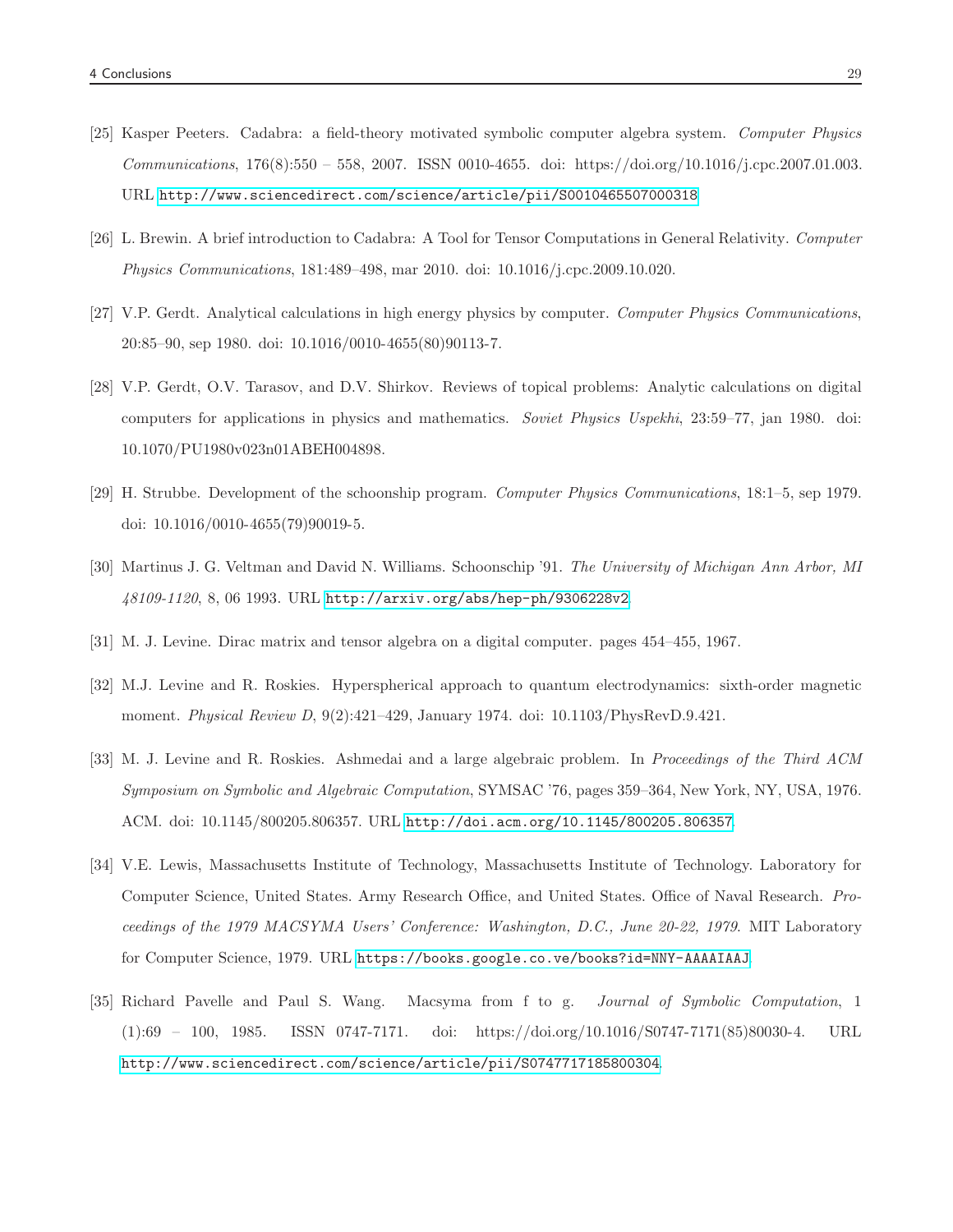- <span id="page-29-0"></span>[36] Joel Moses. Macsyma: A personal history. Journal of Symbolic Computation, 47(2): 123 – 130, 2012. ISSN 0747-7171. doi: https://doi.org/10.1016/j.jsc.2010.08.018. URL <http://www.sciencedirect.com/science/article/pii/S0747717110001483>.
- <span id="page-29-1"></span>[37] Matthias Steinhauser, Takahiro Ueda, and Jos A.M. Vermaseren. Parallel versions of form and more. Nuclear and Particle Physics Proceedings, 261-262:45–57, apr 2015. doi: 10.1016/j.nuclphysbps.2015.03.006.
- <span id="page-29-2"></span>[38] B. Ruijl, T. Ueda, and J. Vermaseren. Form version 4.2. arXiv e-prints, July 2017.
- <span id="page-29-3"></span>[39] J. Vermaseren. New features of form and future plans. In 13th International Symposium on Radiative Corrections; Applications of Quantum Field Theory to Phenomenology. 25-29 September, 2017 . St. Gilgen, Austria. Online at ¡A href="https://pos.sissa.it/cgi-bin/reader/conf.cgi?confid=290"¿https://pos.sissa.it/cgi $bin/reader/conf.cgi?conf.d=290j/A_{\delta}$ , id.22, page 22, January 2017.
- <span id="page-29-4"></span>[40] Stephen Wolfram. Some Topics in Theoretical High-Energy Physics. PhD thesis, CALIFORNIA INSTITUTE OF TECHNOLOGY., jan 1980.
- <span id="page-29-5"></span>[41] Stephen Wolfram. Undecidability and intractability in theoretical physics. prl, 54(8):735–738, February 1985. doi: 10.1103/PhysRevLett.54.735.
- <span id="page-29-6"></span>[42] Stephen Wolfram. The practical and theoretical future of computation in physics. In APS March Meeting Abstracts, volume 2019 of APS Meeting Abstracts, page F22.001, January 2019.
- <span id="page-29-7"></span>[43] Stephen Wolfram. A class of models with the potential to represent fundamental physics. arXiv e-prints, art. arXiv:2004.08210, April 2020.
- <span id="page-29-8"></span>[44] Bruce W. Char, Keith O. Geddes, W. Morven Gentleman, and Gaston H. Gonnet. The design of maple: A compact, portable and powerful computer algebra system. In In EUROCAL '83, Proceedings of the International Symposium on Symbolic and Algebraic Computation, EUROCAL '83, pages 101–115, London, UK, UK, apr 1983. Springer-Verlag. ISBN 3-540-12868-9. URL <http://dl.acm.org/citation.cfm?id=646657.700400>.
- <span id="page-29-9"></span>[45] Portugal R. and Sautú S.L. Applications of maple to general relativity. Computer Physics Communications, 105, 1997. URL <http://www.sciencedirect.com/science/article/pii/S0010465597000787>.
- <span id="page-29-10"></span>[46] Dumitru N. Vulcanov and Gabriela Ciobanu. Maple procedures in teaching the canonical formalism of general relativity. arXiv e-prints, art. physics/0010053, oct 2000.
- <span id="page-29-11"></span>[47] V.L. Kalashnikov. Introduction to Relativistic Astrophysics and Cosmology through Maple. arXiv General Relativity and Quantum Cosmology e-prints, mar 2001.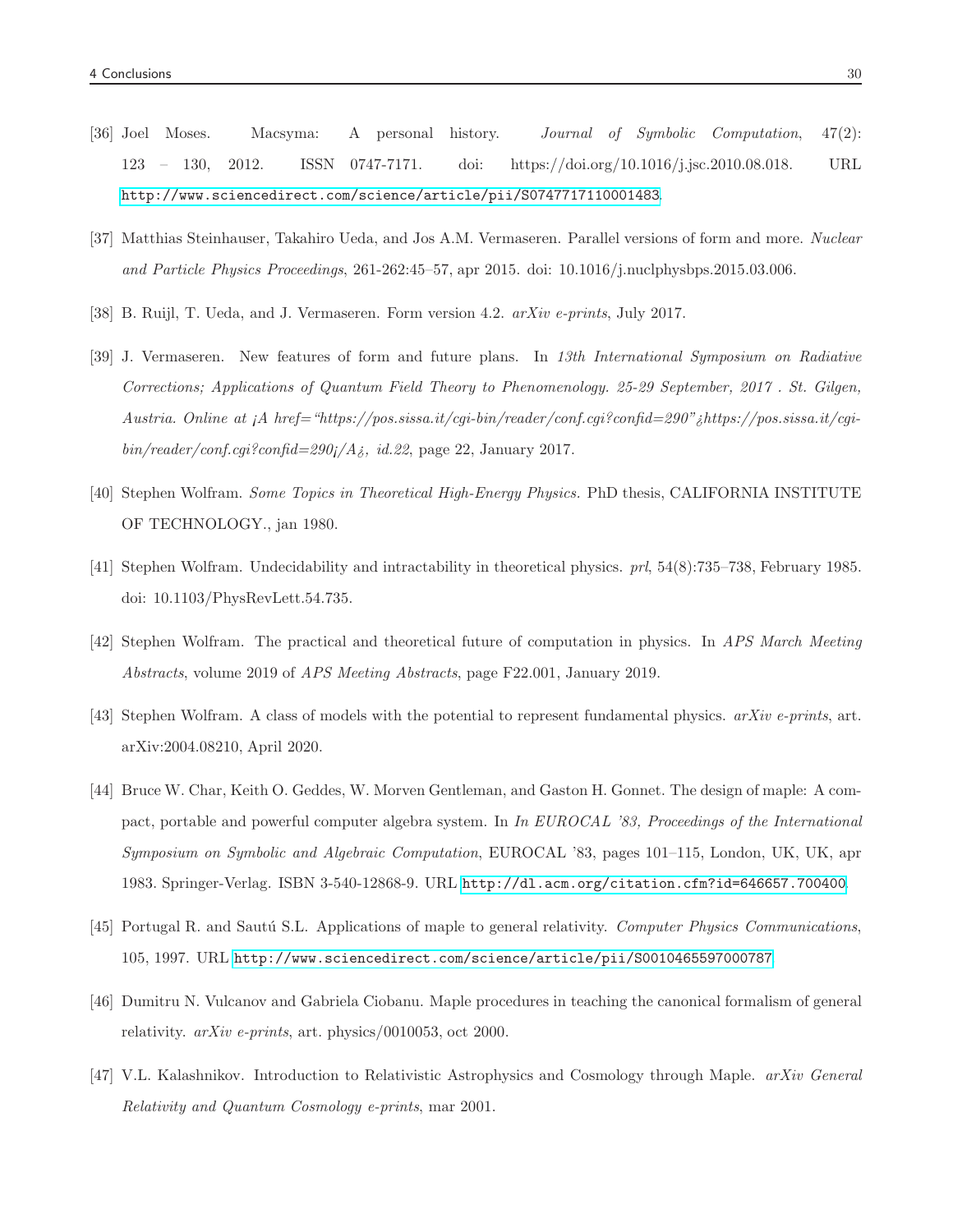- <span id="page-30-0"></span>[48] D.N. Vulcanov. Gravity, torsion, dirac field and computer algebra using maple and reduce. arXiv General Relativity and Quantum Cosmology e-prints, September 2002.
- <span id="page-30-1"></span>[49] Wolfgang Schreiner, Christian Mittermaier, and Karoly Bosa. Distributed maple: parallel computer algebra in networked environments. Journal of Symbolic Computation, 35(3):305 – 347, 2003. ISSN 0747-7171. doi: https://doi.org/10.1016/S0747-7171(02)00137-2. URL <http://www.sciencedirect.com/science/article/pii/S0747717102001372>.
- <span id="page-30-2"></span>[50] D.N. Vulcanov and V.D. Vulcanov. Maple libraries for cosmology. eprint arXiv:cs/0409006, sep 2004.
- <span id="page-30-3"></span>[51] Frank Y. Wang. Physics with MAPLE: The Computer Algebra Resource for Mathematical Methods in Physics. Physics Textbook. Wiley-VCH, 1 edition, may 2006. ISBN 3-527-40640-9,9783527406401. URL <http://gen.lib.rus.ec/book/index.php?md5=1BFCDB89E13646633CC45CE9922112B6>.
- <span id="page-30-4"></span>[52] C.A. Sporea and D.N. Vulcanov. Using maple + grtensorii in teaching basics of general relativity and cosmology. Rom. Rep. Phys., (68):29–40, 2016.
- <span id="page-30-5"></span>[53] SWMATH. Information service for mathematical software. SWMATH, 2021. <https://www.swmath.org/>.
- <span id="page-30-6"></span>[54] SIGSAM Bulletin. Special interest group on symbolic & algebraic manipulation. Dictionary Of Computating, 2021. <http://www.sigsam.org/Resources/Software.html>.
- <span id="page-30-7"></span>[55] Maxima A Computer Algebra System. Other free computer algebra systems. MAXIMA, 2021. <https://maxima.sourceforge.io/compalg.html>.
- <span id="page-30-8"></span>[56] RISC Research Institute for Symbolic Computation. Research institute for symbolic computation. Research Institute for Symbolic Computation, 2021. <https://risc.jku.at/software/>.
- <span id="page-30-9"></span>[57] FOLDOC. Free on line dictionary of computing. Dictionary Of Computating, 2021. <https://foldoc.org/symbolic+mathematics>.
- <span id="page-30-10"></span>[58] Computer Algebra Netherlands. Foundation can (computer algebra netherlands). Computer Algebra Netherlands, 2021. <https://computeralgebra.nl/>.
- <span id="page-30-11"></span>[59] W. S. Brown. Proceedings of the first acm symposium on symbolic and algebraic manipulation. In SYSMAC '66, editor, A language and system for symbolic algebra on a digital computer ALTRAN, number 1 in SAAC, pages 501–540, 1966. doi: 10.1145/800005.807955.
- <span id="page-30-12"></span>[60] A. C. Hearn. The reduce program for computer algebra. In A. Visconti, editor, 3th Colloquium on Advanced Computing Methods in Theoretical Physics, pages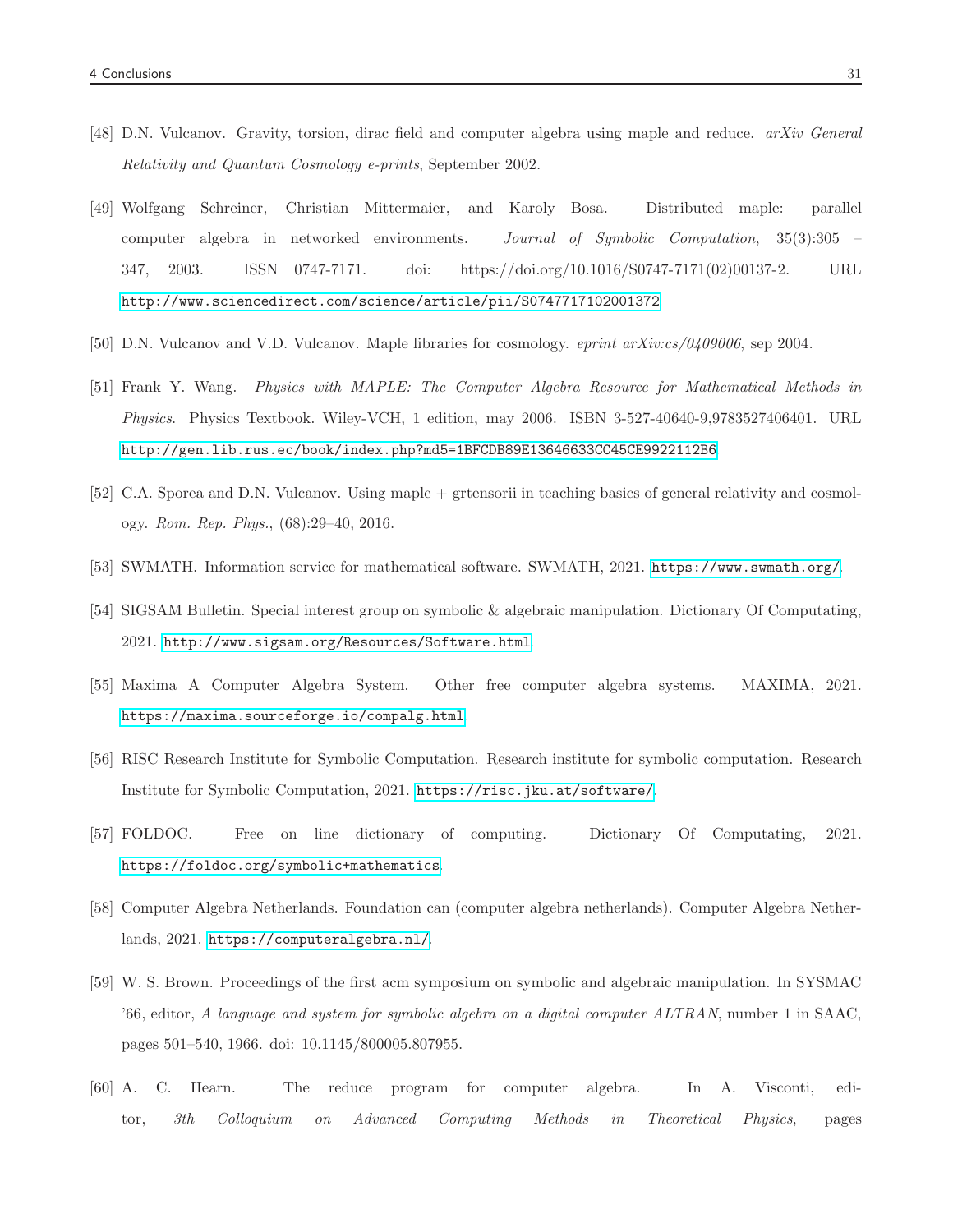AV/1–AV/19, Marseilles, jun 1973. Centre de Physique Théorique CNRS. URL [https://inis.iaea.org/collection/NCLCollectionStore/\\_Public/07/229/7229583.pdf?r=1&r=1](https://inis.iaea.org/collection/NCLCollectionStore/_Public/07/229/7229583.pdf?r=1&r=1). CNRS technical report 73/P.550.

- <span id="page-31-0"></span>[61] Michael Monagan and Roman Pearce. Poly: A new polynomial data structure for maple 17. ACM Commun. Comput. Algebra, 46(3/4):164 – 167, jan 2013. ISSN 1932-2240. doi: 10.1145/2429135.2429173. URL <https://doi.org/10.1145/2429135.2429173>.
- <span id="page-31-1"></span>[62] Char Bruce W., Geddes Keith O., Gonnet Gaston H., Leong Benton, Monagan Michael B., and Watt Stephen M. Maple V Language Reference Manual. Springer US, 1 edition, 1991. ISBN 978-0-387-94124-0,978-1-4615- 7386-9. URL <http://gen.lib.rus.ec/book/index.php?md5=33976bde4f045b1ce2e97f0abe593d0e>.
- <span id="page-31-2"></span>[63] Labahn George Geddes Keith O., Czapor Stephen R. Algorithms for Computer Algebra. Springer, 1992 edition, 1992. ISBN 0792392590,9780792392590. URL <http://gen.lib.rus.ec/book/index.php?md5=8dc5ec01fc92cffddeeb422cc6149edb>.
- <span id="page-31-3"></span>[64] Maplesoft. Index of descriptions for packages of library functions. Maple, 7 2021. <https://www.maplesoft.com/support/help/Maple/view.aspx?path=index/package>.
- <span id="page-31-4"></span>[65] Lake K. Musgrave P., Pollney D. Grtensoriii package for maple. GRTensorIII, 2021. <https://github.com/grtensor/grtensor>.
- <span id="page-31-5"></span>[66] P. Musgrave and K. Lake. Engineering applications of grtensorii 1:elasticity-finite deformations. GRTensorII, 1(1):22, aug 1998.
- <span id="page-31-6"></span>[67] V. Medina and N. Falcon . Relativistic model for radiating spherical collapse. Progress in Physics, 14(1): 46–53, jan 2018.
- <span id="page-31-7"></span>[68] Víctor Medina. A self-similar solution of a fluid with spherical distribution in general relativity. Indian Journal of Physics, 96(1):317–328, jan 2022. doi: 10.1007/s12648-020-01959-1.
- <span id="page-31-8"></span>[69] Davies G. pertutils.mpl by george davies written for grtensorii. PertUtils, 1998. <http://grtensor.phy.queensu.ca/NewDemo/Blackholes/Utils/pertutils.mpl>.
- <span id="page-31-9"></span>[70] G. Davies. Second-order black hole perturbations: A computer algebra approach, i - the schwarzschild spacetime. arXiv General Relativity and Quantum Cosmology e-prints, October 1998.
- <span id="page-31-10"></span>[71] L. Herrera, J. Jim´enez, and G. J. Ruggeri. Evolution of radiating fluid spheres in general relativity. Phys. Rev. D, 22:2305–2316, nov 1980. doi: 10.1103/PhysRevD.22.2305.